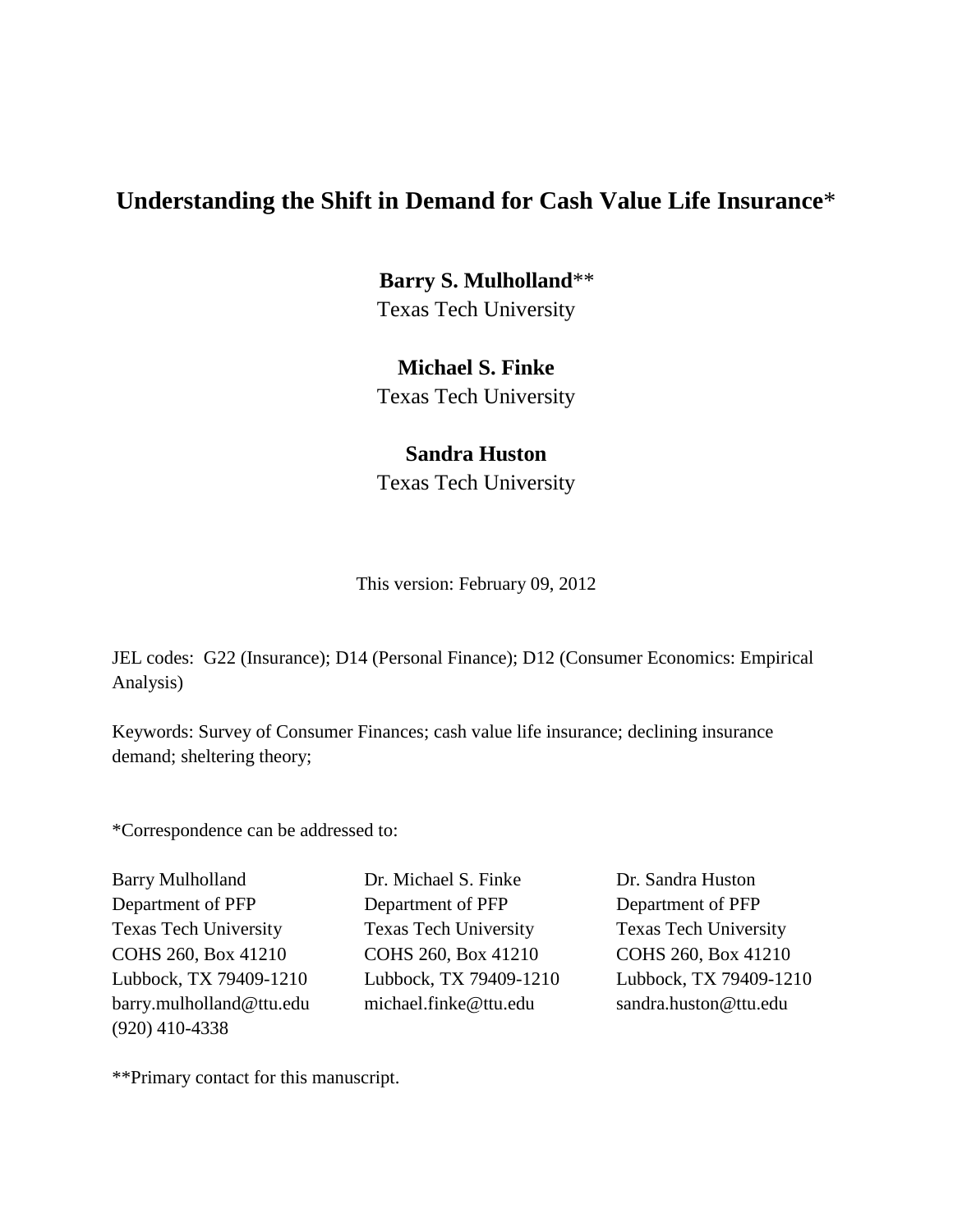# **Abstract**

Life insurance is a tool that households use to hedge against the uncertainty of labor income flows over the life cycle. Overall demand for life insurance has experienced a 50-year decline. There has also been a shift away from cash value life insurance toward term life insurance over the past 15 years. The popular press and some life insurance demand literature suggest the change in demand is driven by changing demographics, shifting life insurance marketing efforts, and changes in timing of family formation. This paper attempts to identify exogenous factors influencing the demand for cash value life insurance beyond the demographic factors. Using the 1992 through 2007 Surveys of Consumer Finances, we find that the late 1990s introduction and expansion of tax-advantaged retirement accounts and education savings accounts may have contributed to reduced cash value life insurance demand. We find no significant evidence of a change in demand for cash value life insurance due to the increasing estate tax exemptions in the U.S. tax laws after 2001. There was a strong and consistent downward trend in cash value life insurance demand during this period even when significant term insurance, tax law changes and demographic effects are controlled.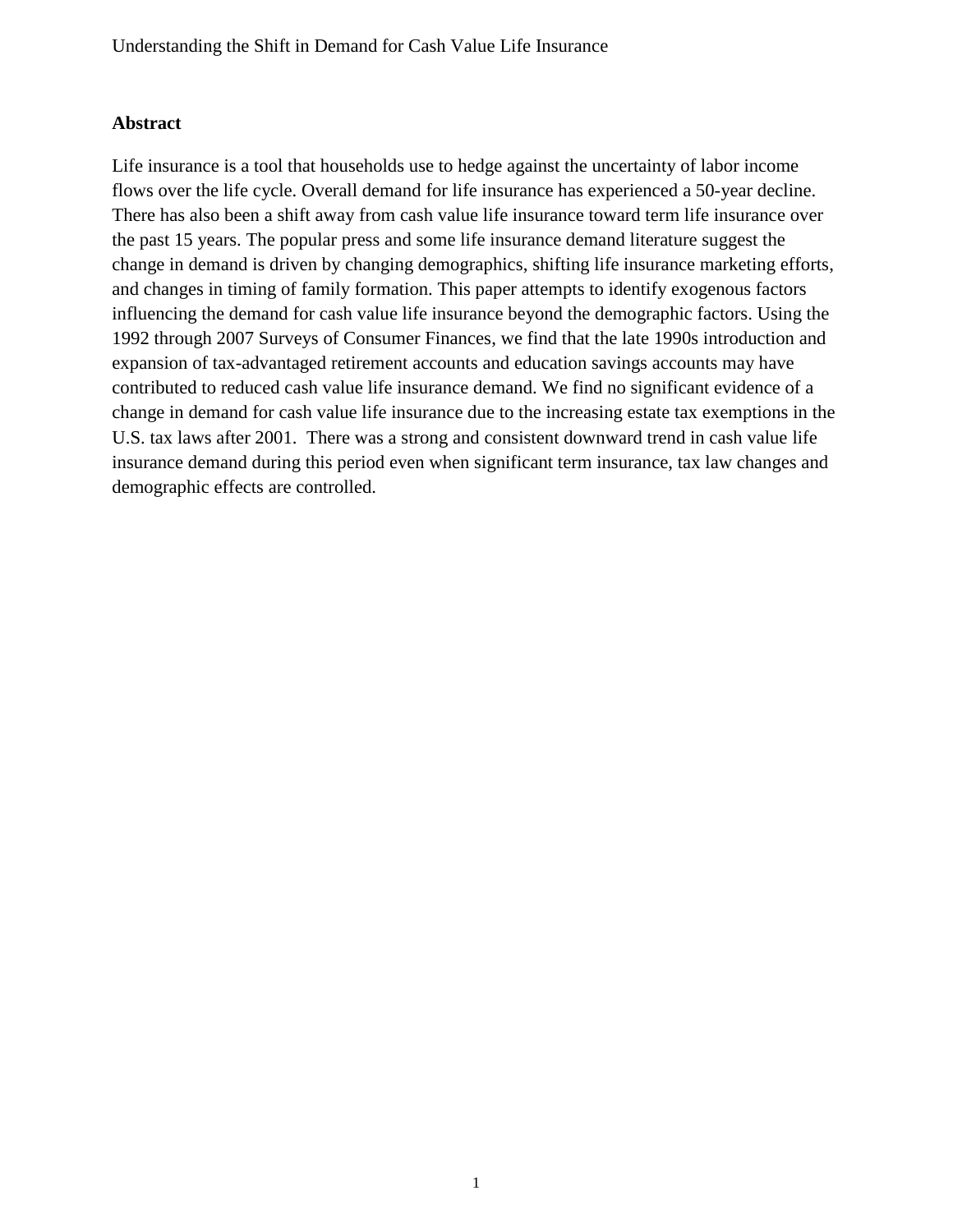## **1. Introduction**

Households use life insurance to hedge against the uncertainty of labor income flows over the life cycle (Yaari, 1965; Fischer, 1973; Campbell, 1980). Life insurance is also used for bequest motives to help beneficiaries maximize their expected lifetime consumption (Lewis, 1989; Browne and Kim, 1993).

Overall demand for life insurance is in a 50-year downward trend (Kipling, 2010), but there has also been a shift away from cash value life insurance toward term life insurance over the past 15 years (ACLI, 2010). Table 1 shows both the decline in overall life insurance demand and the ongoing trend of consumers switching from cash value life insurance to term life insurance over the past 25 years. The popular press and some life insurance demand literature suggest the changing demand is driven by changing demographics and marketing issues. Treaster (1998) suggests that the increasing number of two-income households is reducing demand. Maremont and Scism (2010) indicate American life insurance companies are changing the focus of their sales efforts away from the middle-class market they have focused on for most of their history and toward selling large permanent life insurance policies to wealthier households for estate-tax planning purposes. Chen, Wong, and Lee (2001) suggest that changes in timing of family formation may be reducing the demand for life insurance.. Advantages of cash value life insurance such as its automatic savings component and tax advantages for estate planning may mitigate some of the decrease in demand (Aizcorbe, Kennickell, and Moore, 2003; Milevsky, 2006).

## *(Insert Table 1 here)*

Other exogenous factors may be influencing the demand for cash value life insurance beyond the demographic effects. Over the past two decades there has been a concerted effort by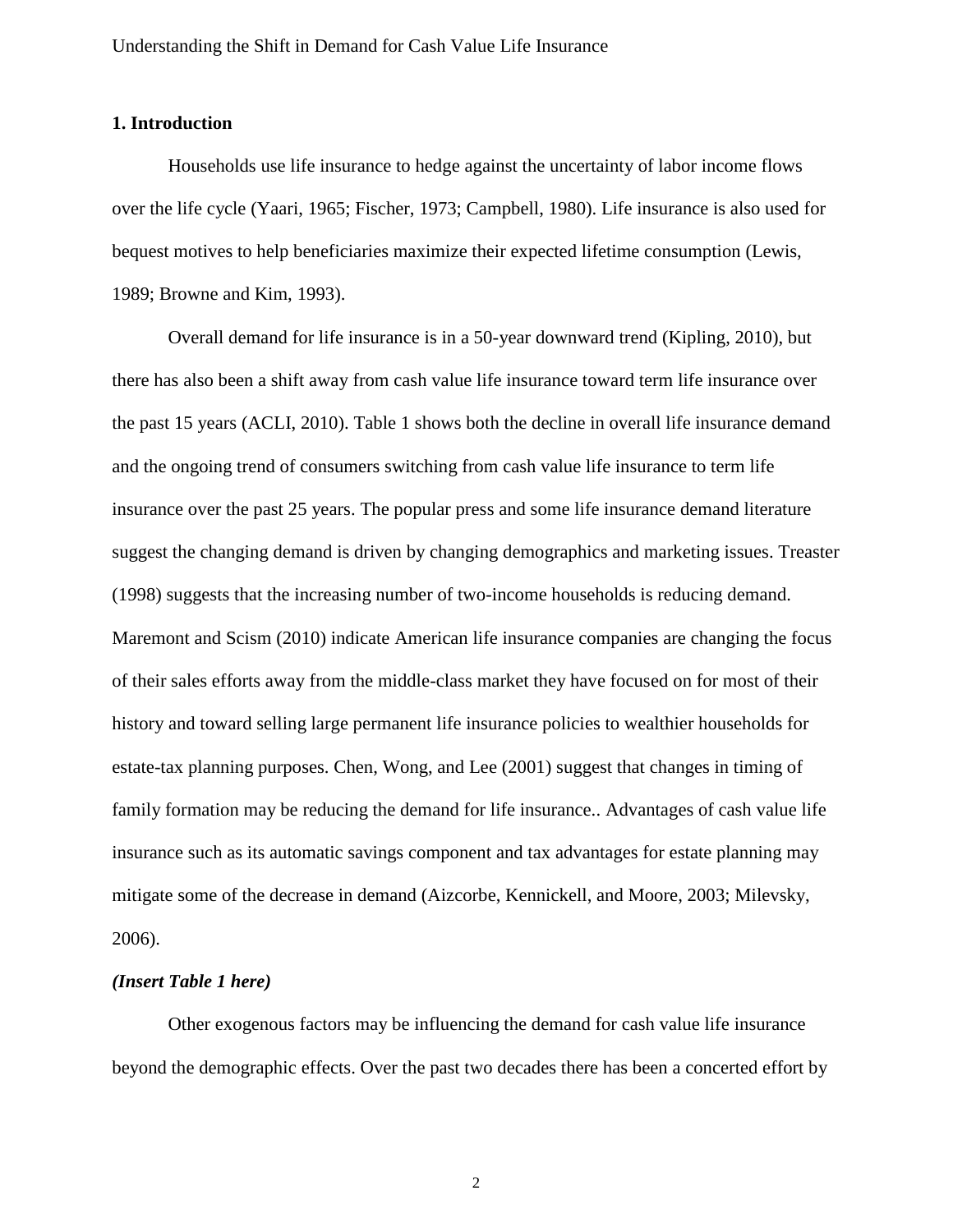the U.S. Congress to introduce tax-advantaged savings tools using the U.S. tax code to encourage increased savings for retirement and higher education. There has also been an effort by Congress to reduce the tax burden on higher wealth families with tax laws introduced that significantly reduced the estate tax in the U.S.

Since cash value life insurance has both insurance and tax-advantaged benefits, these major tax law changes have the potential to affect the demand for cash value life insurance. The introduction of tax-advantaged savings plans allowed households to separate the life insurance decision from the tax-advantaged savings decision while also allowing separation of the education funding and retirement funding decisions. The estate tax exemption level and tax rate changes indicated in Table 3 reduce the amount of assets subject to the estate tax after 2001, in turn reducing the need to find cost-effective ways to maximize estate transfers. Using the 1992 through 2007 Surveys of Consumer Finances (SCF) and logistic regression, we examine the impact that the introduction of tax-advantaged retirement plans and education savings plans in the late 1990s and the changes in estate tax laws in the first decade of the 2000s are having on cash value life insurance demand.

This article is organized as follows: In Section 2 we look at the underlying theory of insurance demand and tax sheltering and discuss the purpose and rationale of our analysis. In Section 3 we develop our framework for conducting the analysis. Section 4 examines our data, model and variables. We then present our results in Section 5 and follow that with our discussion and conclusions in Section 6.

## **2. Background**

#### *2.1. Purpose*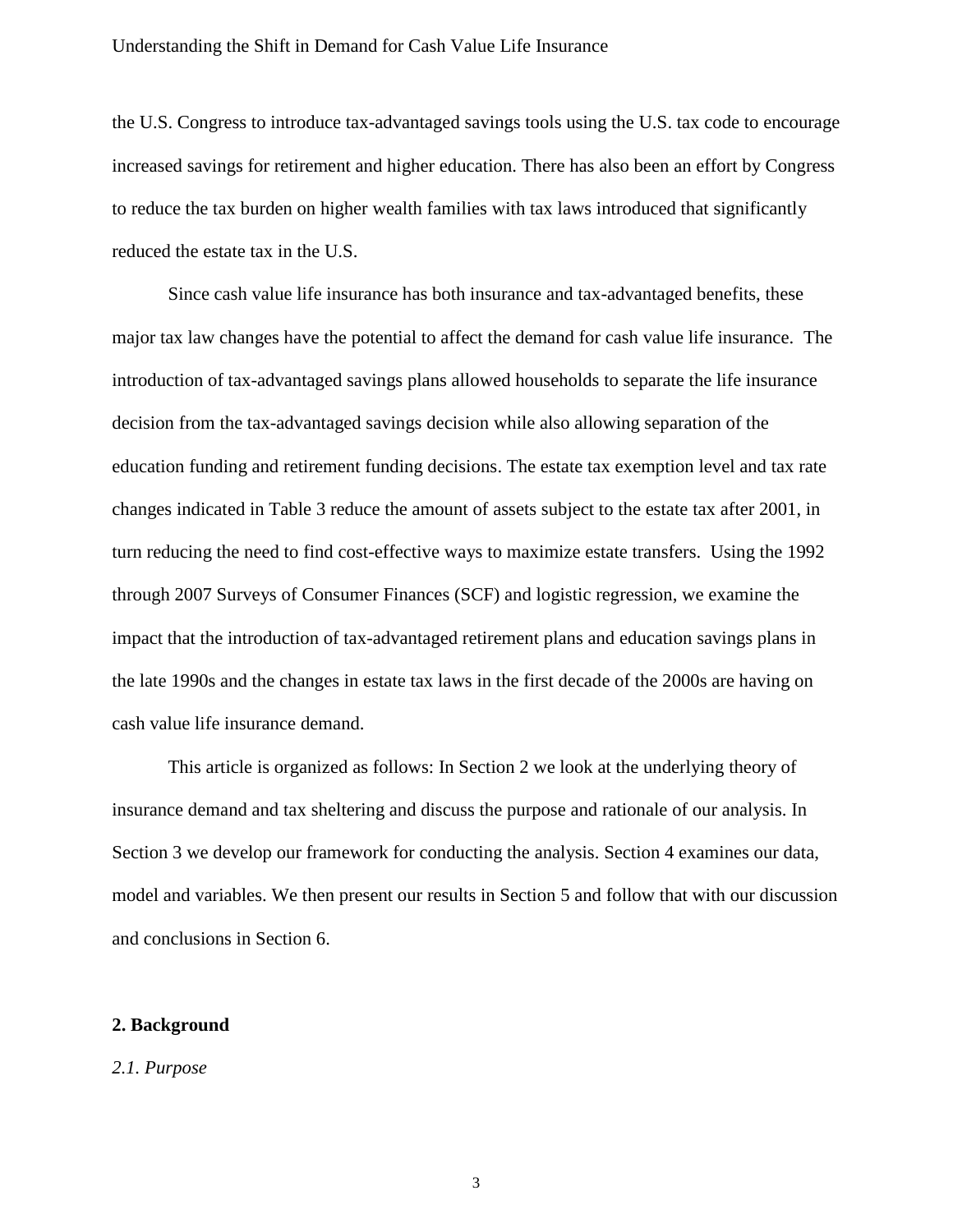The purpose of this study is to examine if the decrease in demand for cash value life insurance is a function of the general annual downward shift in demand for life insurance or if it is due in part to the impact of exogenous tax law changes which occurred during the late 1990s and early 2000s, the period covered by this study.

While there has been considerable coverage in the popular press concerning the decline of the demand for life insurance (Treaster, 1998; Kipling, 2010; Maremont and Scism, 2010), we find very limited discussion in the academic literature. Chen, Wong, and Lee (2001) find a reduction in the purchase of life insurance in the U.S. over the period 1940 to 1996, especially among younger households. They speculate that the higher share of single households and the trend toward later marriages and resulting later child births are the leading causes of the decline. Studies by Lin and Grace (2007) and Frees and Sun (2010) indicate term and cash value life insurance are substitutes based up cross-sectional data, but they do not investigate the trend from longitudinal perspective so we have no indication from their work if this substitution effect is directly impacting cash value life insurance demand over time. Aizcorbe, Kennickell, and Moore (2003) indicate that cash value life insurance continued to decline between the 1998 and 2001 SCFs. They mention that while cash value life insurance promotes regular savings, especially for younger families, it is competing with an expanding set of alternatives for investing. They also indicate that some of the demand for cash value life insurance among wealthier households may be due to estate planning issues.

We believe this is the first study that attempts to directly investigate the possible link between the declining demand for cash value life insurance and the changing field of taxadvantaged investment vehicles. *We believe this article will add to the literature by better identifying causes for cash value life insurance decline. Financial advisors may find this*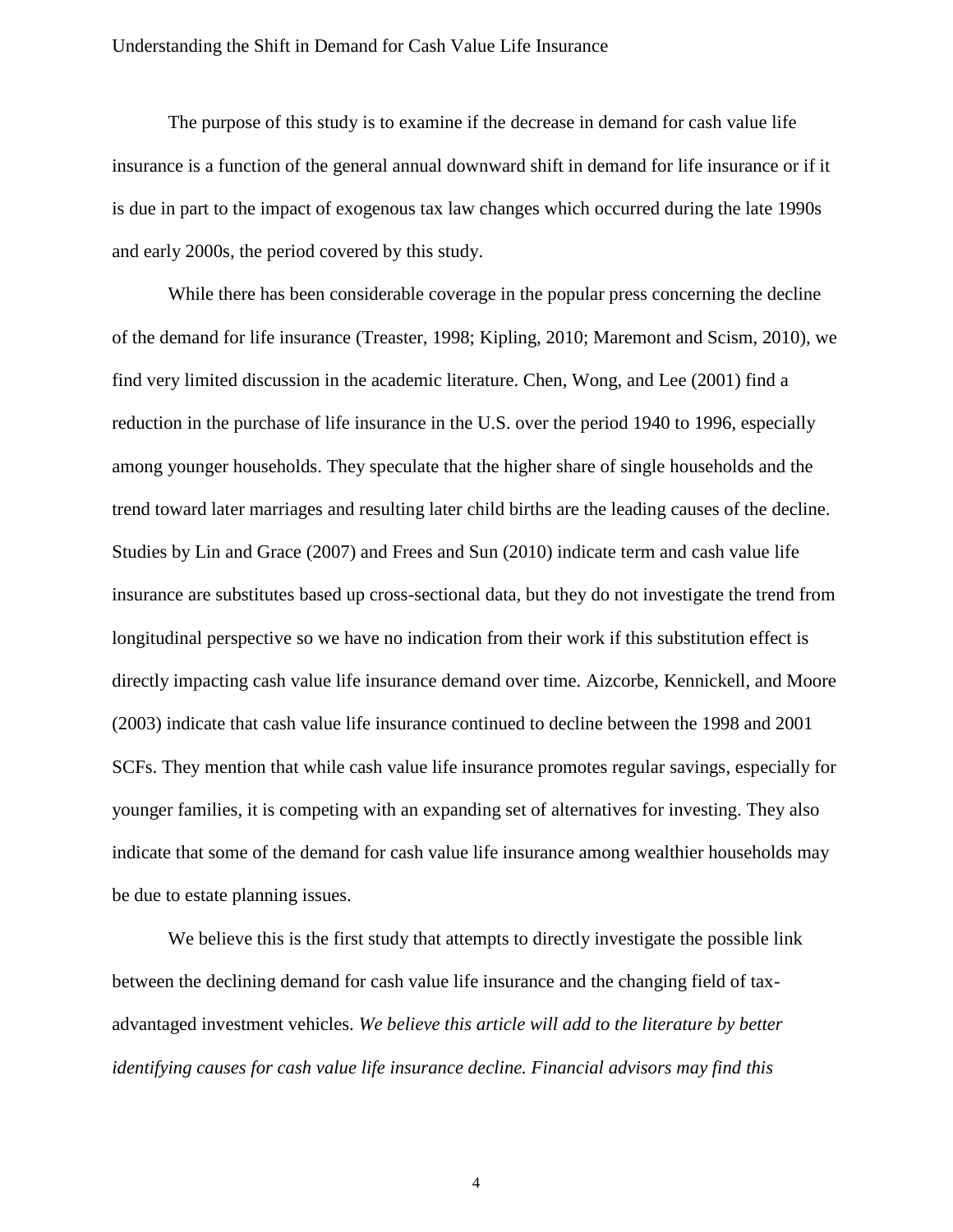*information helpful in assisting clients to better understand life insurance as a tool in their overall plan. These findings may help policymakers better understand the interplay of various financial tools.*

## *2.2. Rationale*

Several major tax law changes occurred in the past 20 years which have the potential to impact the demand for permanent life insurance. Some of these laws introduced new savings vehicles for both retirement and education funding that include many of the tax advantages that have been found in cash value life insurance for many years. These laws also increased the limits on tax deferred savings vehicles. Another new law increased over multiple years the amount of assets exempted from transfer taxes due to death. Life insurance is often used in estate planning to replace assets lost to estate taxes.

Cash value life insurance has provided tax-advantages since it was exempted from income taxation during the introduction of the U.S. income tax in 1913 (Maremont and Scism, 2010). Considered a tax-advantaged method of savings in the U.S. because the savings portion of cash value life insurance grows tax-deferred until surrendered or withdrawn, Harrington and Niehaus (2004) indicate the tax benefits are similar to retirement accounts where the contributions are not tax deductible but earnings are the tax-deferred. Since all premiums paid into the policy are considered the basis for the cash in the policy, they also indicate that the taxdeferral benefits of cash value life insurance are higher than other tax-deferred savings plans. This is due to the inclusion of the cost of insurance in the basis, thus overstating its tax basis. This higher basis results in a lower tax on the savings portion of the policy should the owner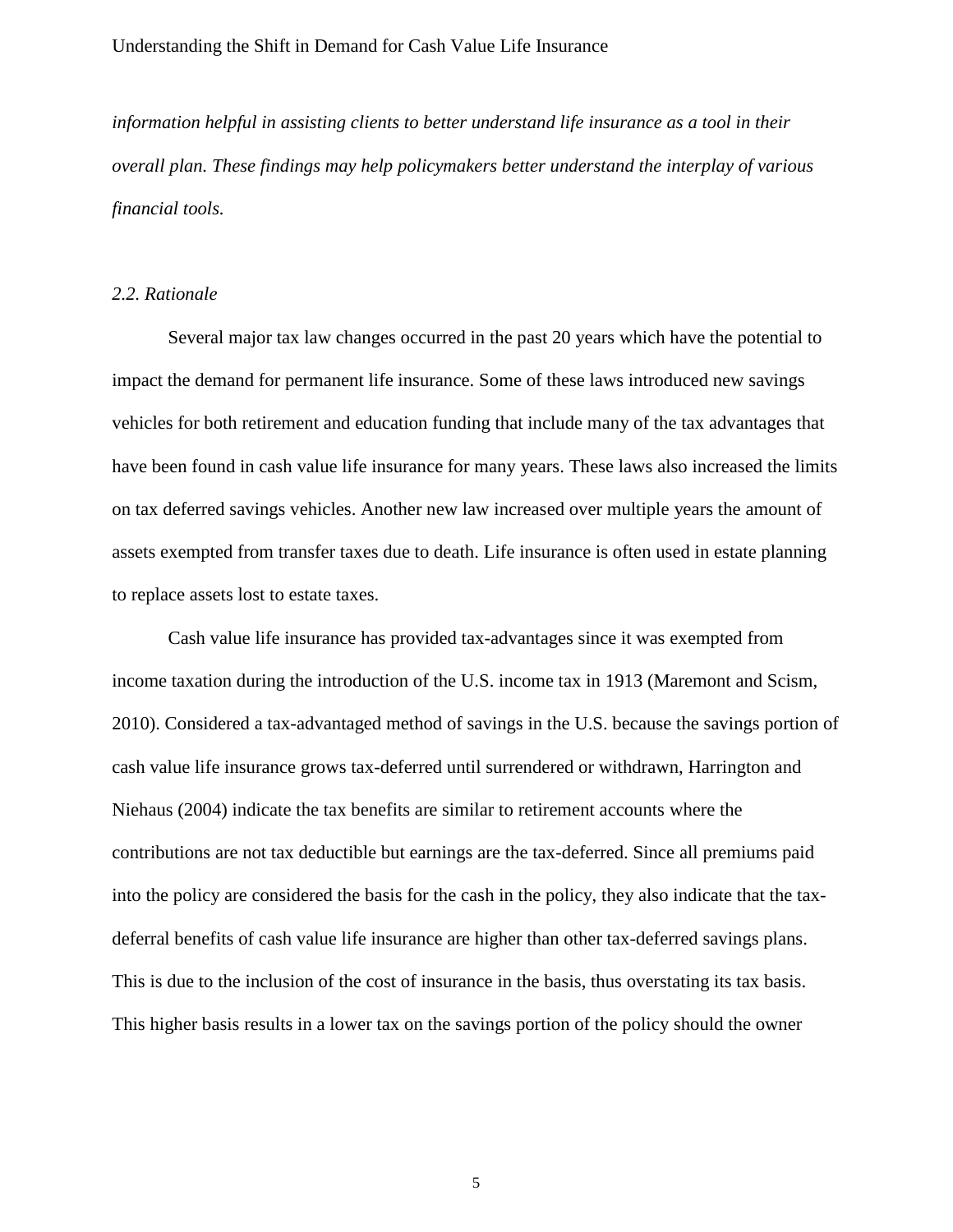withdraw or surrender the cash value from policy. They argue that this tax advantage increases the demand for cash value life insurance.

There are costs and risk to access all of the cash in a cash value life insurance policy. Premiums paid for the policy are made with after-tax dollars. Withdrawing funds through a surrender from the policy is first considered a return of basis which is always available tax-free. For that portion of the surrender that is above the original basis, the proceeds are treated like interest income and taxed as ordinary income. To avoid this taxation, policy owners can borrow money from the insurance company, using the cash value in their policy as loan collateral. There is an interest cost associated with these loans which may be desirable compared to the income tax required to access the earnings on the cash value through a surrender. These loans avoid current taxation since it is the insurance company's money that is being used by the policy owner, not the cash value of the policy. If the loan is repaid by the policy owner before death of the insured or by the death benefits at the time of death, no income taxation occurs because no surrender of earnings has occurred and death benefits are usually tax-free.

The risk in accessing the cash value through policy loans exists due to the immediate taxation of loan proceeds at the household's marginal tax rate should the policy lapse due to insufficient remaining funds to pay the cost of insurance. In this situation, the household suffers the tax consequence of all gains in the policy, most of them already spent through policy loan withdrawals, becoming immediately taxable as ordinary income in the year the policy is lapsed.

A major tax-advantaged tool introduced in the past two decades is the Roth Individual Retirement Account (Roth IRA). Roth IRAs were established by the Taxpayer Relief Act of 1997 (TRA-1997) and further refined by the Economic Growth and Tax Relief Reconciliation Act of 2001 (EGTRRA-2001) to give individuals another tool for tax-preferred retirement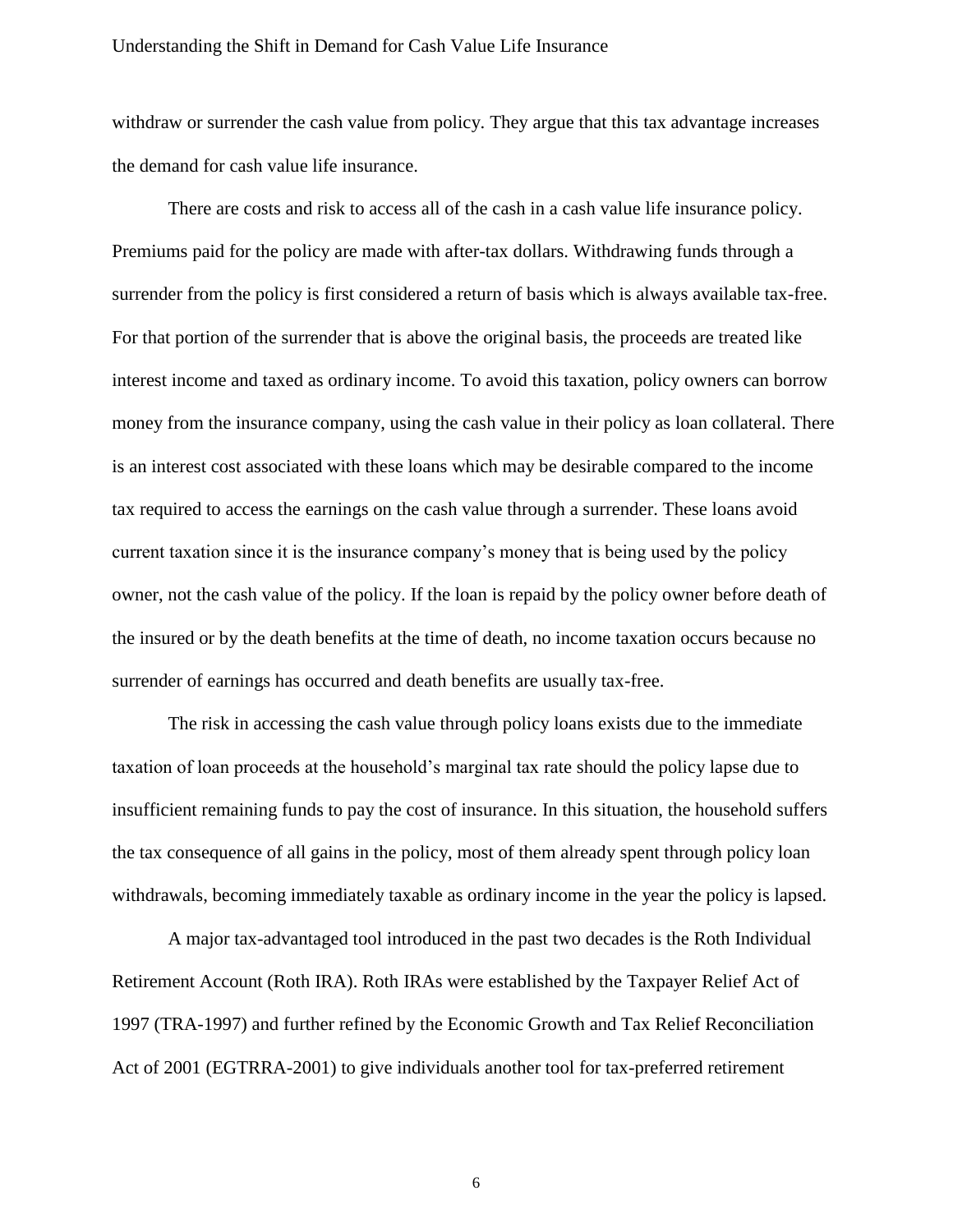savings. After-tax contributions to a Roth IRA grow tax-free as long as the account has been in existence a minimum of five years and any withdrawals occur after age 59-1/2. After these minimum requirements are met, all funds in these accounts are tax-free and do not count as income at the time of withdrawal. Therefore, they do not add any tax burden to the household as they are spent (Horan, Peterson, and McLeod, 1997).

These features of Roth IRAs are similar to the tax advantages cash value in life insurance. The major difference between the two tools is that Roth IRAs have neither the interest cost nor the risk of unexpected income taxation inherent in cash value life insurance to fully access the funds in the tool during the retirement years. Therefore, Roth IRAs are more efficient as a retirement funding tool than cash value life insurance.

Retirement funding was also enhanced by the increase in tax-deferred savings limits in Traditional IRAs, Keoghs, SEP-IRAs, SIMPLE-IRAs and 401(k), 403(b), and 457 employersponsored plans. These increases were included over the years in many of the tax reform acts that followed the introduction of each type of account, while EGTRRA-2001 and subsequent tax legislation made many of the limit increases subject to future cost-of-living changes. This eliminated the need to increase the specific limits for each type of plan periodically to keep up with inflation.

Education savings was greatly enhanced by the Small Business Job Protection Act of 1996, the TRA-1997 and the EGTRRA-2001. 529 college savings plans, named for Section 529 of the Internal Revenue Code, were created by the U.S. Congress in 1996 to give households the ability to save for higher education in a tax-preferred manner. 529 plans allow individuals and married couples to set aside after-tax savings that is allowed to grow tax-deferred until used for qualified education expenses. An estate tax benefit arises from 529 plans due to all funds gifted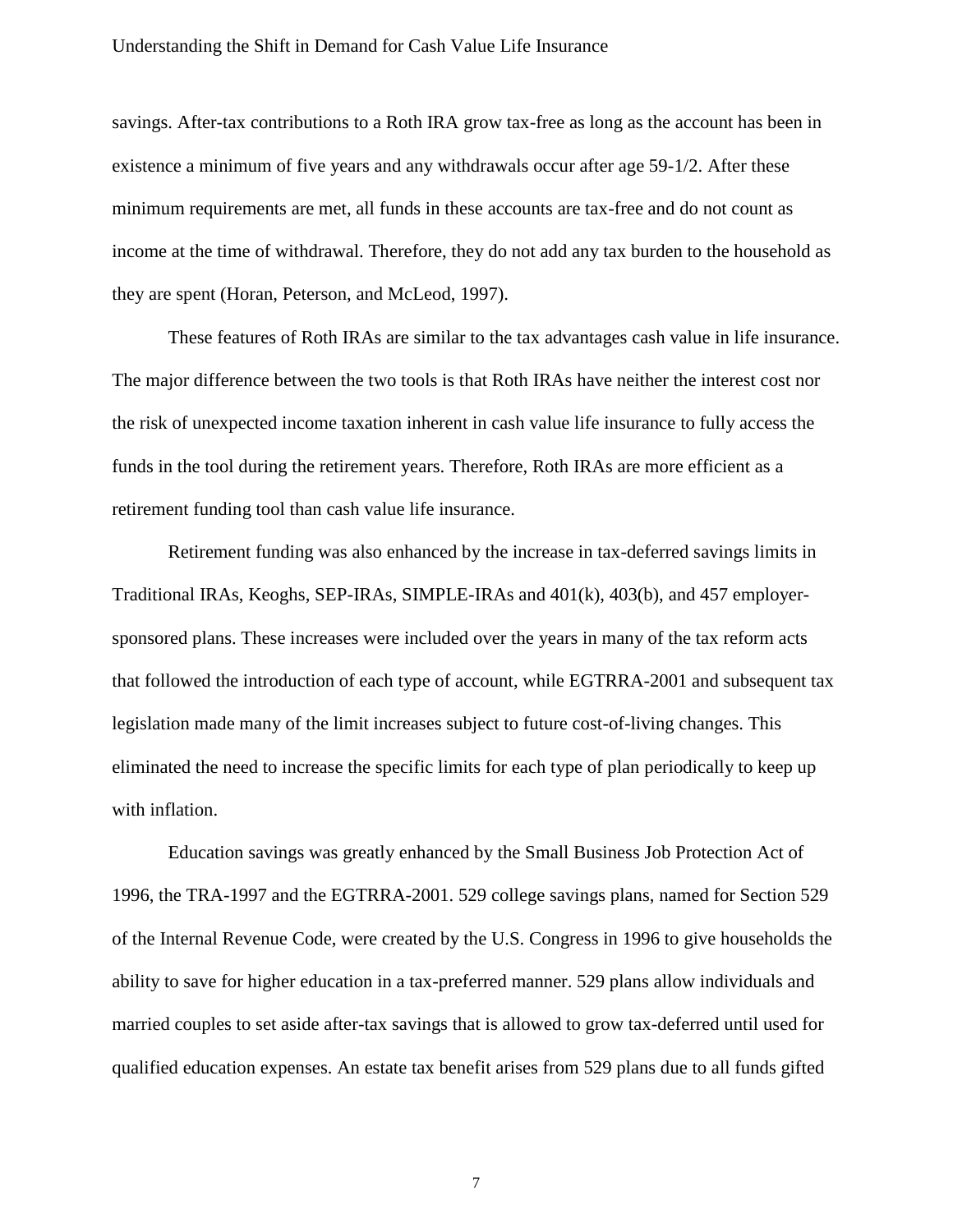to the 529 plan being considered completed gifts, therefore outside the taxable estate of the deceased sponsor. Unlike life insurance, 529 plans also offer sponsors the ability to extend the estate tax and tax-deferral benefits to multiple generations through the ability to name successor beneficiaries and successor sponsors.

Coverdell Education Savings Accounts (ESA) were created by the TRA-1997 to update the older Education IRAs through increased annual contribution limits and the inclusion of elementary and secondary school expenses as eligible tax-free expenditures.

Major changes to the wealth transfer tax laws were implemented in EGTRRA-2001 to raise the exemption limits for estate, gift, and generation-skipping transfer taxes, eventually repealing these taxes in 2010. These taxes returned in 2011 at 2001 levels due to a "sunset" clause in the original legislation. EGTRRA-2001 gradually raised the exemption limits from \$675,000 in 2001 to \$3.5 million in 2009, before repeal of the estate taxes in 2010. In addition, the legislation gradually reduced the top estate tax rate from 55 percent in 2001 to 45 percent in 2009, before eliminating the estate tax in  $2010$ .<sup>1</sup>

From these tax law changes, the new and enhanced tax-qualified retirement and education saving instruments are potential substitutes for the tax-advantaged savings capabilities that has long been a part of cash value life insurance.

In addition to tax law changes, the substitutability of term life insurance for permanent life insurance as well changes in its cost and availability as may be impacting the demand for cash value life insurance. Most risk and insurance as well as personal finance textbooks indicate that the main difference between term and cash value life insurance is the existence of the

 $\overline{a}$ 

 $<sup>1</sup>$  Note that while this article was completed after the Taxpayer Relief Act of 2010 reinstated the estate, gift, and</sup> generation-skipping transfer taxes with different exclusion amounts and top tax rates for taxable estates, the recent changes are not considered in this paper as they occurred outside the time period of interest. A future robustness test will be to include the 2010 SCF in this analysis to investigate the further impact of the tax-advantaged savings and estate tax law changes.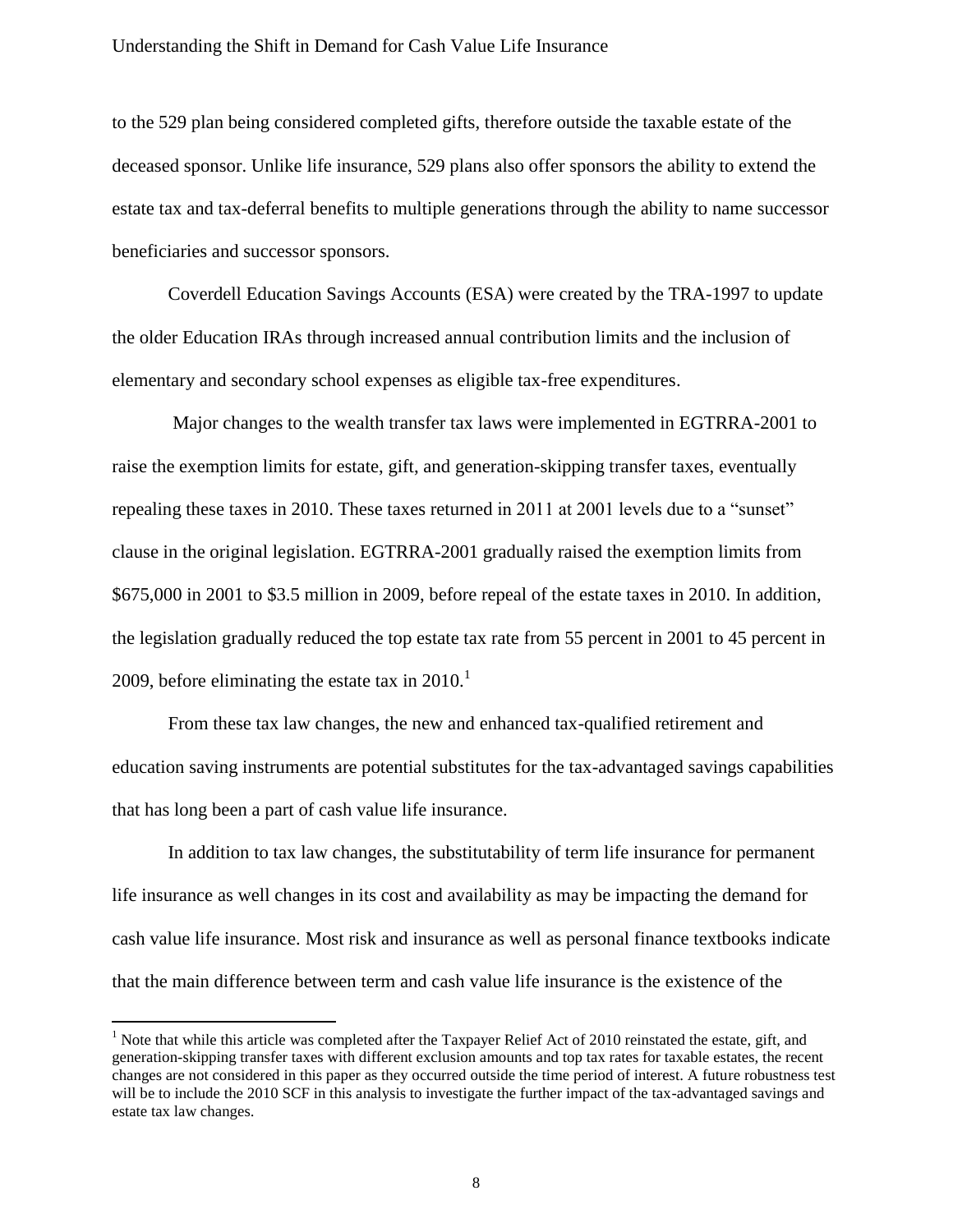savings component in cash value life insurance, while the life insurance portion is the same for both types of policies (Harrington and Niehaus, 2004), thus making term and cash value life insurance substitutes. Lin and Grace (2007) find a negative relationship between demand for term life insurance and cash value life insurance, indicating term life insurance is a substitute for cash value life insurance. Frees and Sun (2010) extend Lin and Grace's work by using a two-part model, in turn showing that term and cash value life insurance are substitutes for the other type when held separately by a household but are complements when the household holds both types of life insurance together.

Brown and Goolsbee (2002) find empirical evidence that suggests the reduced search costs through increased use of the Internet reduced the cost of term insurance during their study period from 1995 to 1997 while cash value life insurance policies, whose costs are not compared on Internet web sites, remained level. Maremont and Scism (2010) indicate, referring to LIMRA industry data, that middle-class households are purchasing more term insurance to meet their life insurance needs due to the declining cost of term insurance relative to permanent insurance. In addition, they suggest the decline in available life insurance agents that serve the middle-class market is making online purchases more attractive, especially to younger households.

# *2.3. Research Question*

Given the major tax law changes that have occurred over the past 15 years and tax advantages they contain that are similar to the tax advantages cash value life insurance has enjoyed for many years, we ponder the impact of these changes on the demand for cash value life insurance. Have the exogenous changes in the late 1990s and early 2000s in the tax-qualified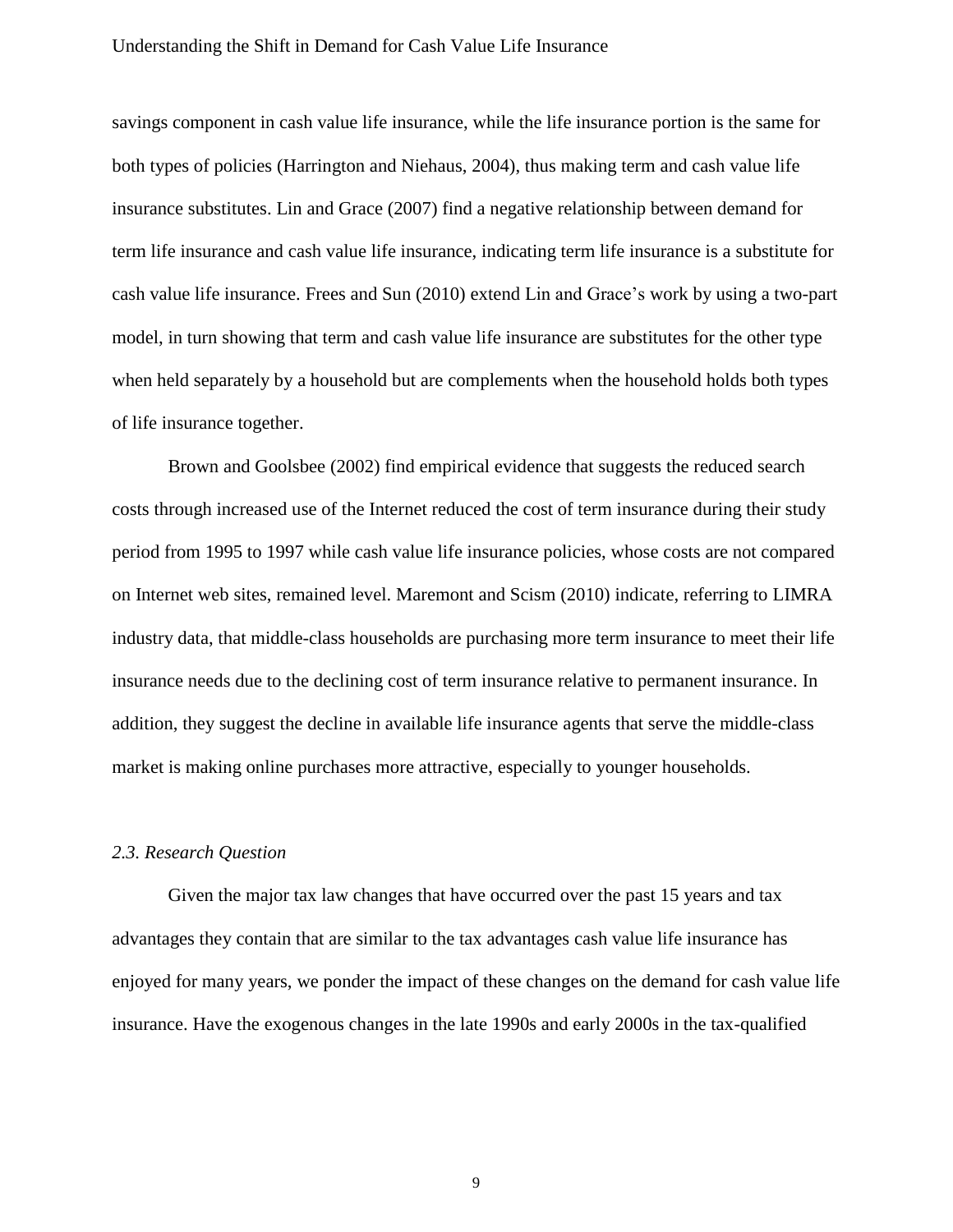savings and estate tax laws with the resulting introduction of new tax-advantaged savings tools affected the demand for cash value life insurance by households in the U.S.?

#### **3. Framework**

#### *3.1. Conceptual Model*

Two main areas of theory guide our work. First, we look to theoretical models of the demand for life insurance to inform us of the rational behavior we expect from the household facing uncertainty of the household's income stream. Second, we look to the theory of portfolio choice in the presence of differential taxation to inform us of the rational behavior of the household making decisions in the face of current and changing tax legislation.

Well established theoretical models of the demand for life insurance (Yaari, 1965; Fischer, 1973; Campbell, 1980) view life insurance as a means for reducing the uncertainty in the household's income stream related to the premature death of the household's primary wage earner. Campbell (1980) indicates life insurance is a hedge against the uncertainty of labor income flows and Chen, et al. (2006) describe life insurance as the perfect hedge for human capital – only wages or life insurance will pay out at the end of the year. In addition to human capital replacement, Lewis (1989) suggests that life insurance demand is a function of the beneficiary's desire to smooth expected lifetime consumption; therefore, their desires need to be accounted for.

Building on the theoretical foundation of Auerbach and King (1983), Poterba and Samwick (2002) show that the change in marginal tax rates impact household asset allocation to tax advantaged assets and accounts. They show that the probability of a household owning taxadvantaged assets like tax-exempt bonds or assets in tax-deferred accounts is positively related to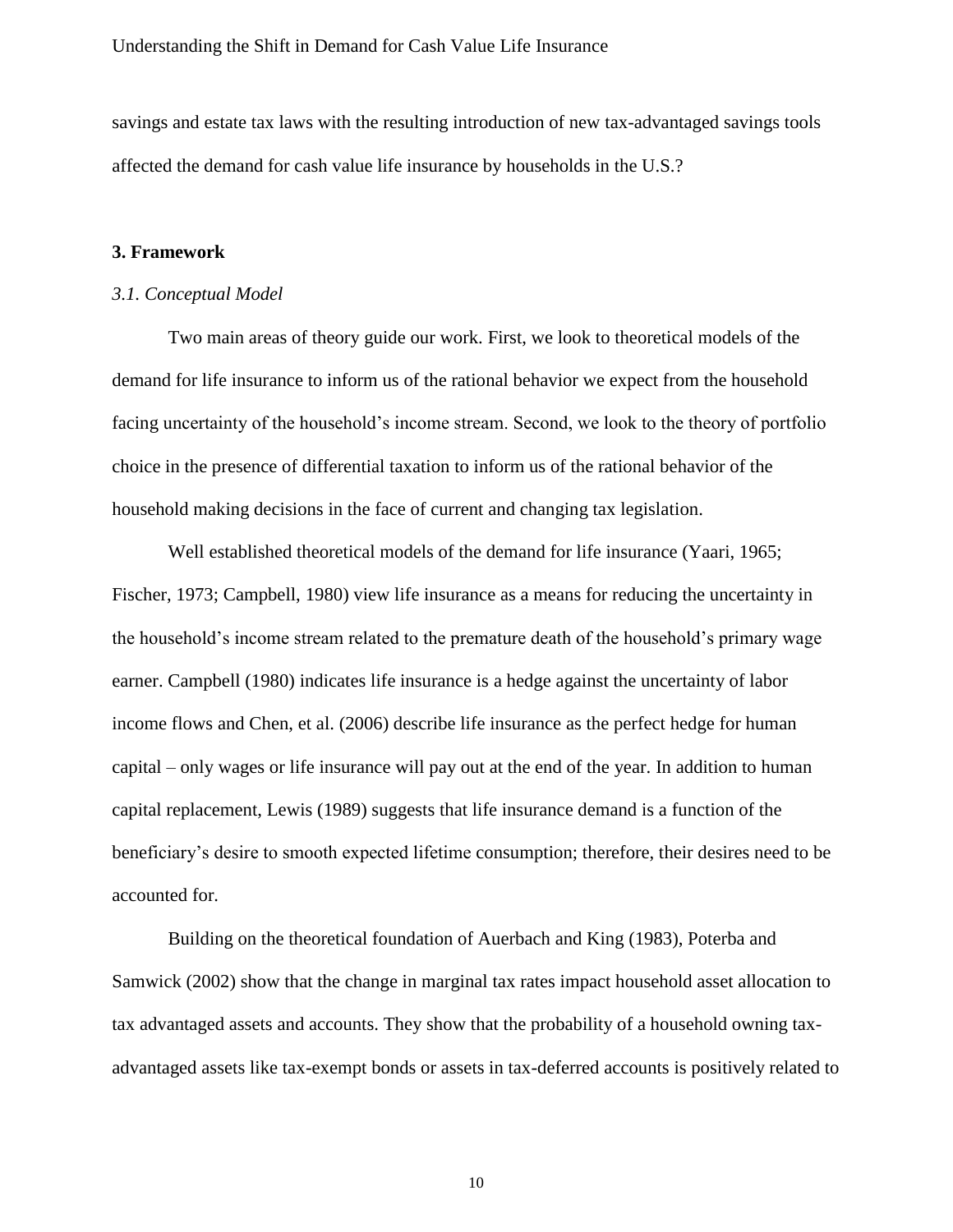the household's tax on ordinary income. Though not significant at the  $\alpha=0.5$  level, they do show in their empirical findings an increasing probability of ownership of other assets (mainly consisting of cash value life insurance). Poterba, Venti, and Wise (1996), focusing on savings in IRAs and 401(k)s along with other assets while not excluding cash value life insurance, show a significant increase in overall savings from 1984 to 1991 by having these tax-deferred plans available. Engen, Gale and Sholz (1996) suggest that savings will decline in the short run as households divert other savings assets to tax-sheltered savings, but in the long-run taxadvantaged savings plans increase national savings significantly.

The literature on the combination of tax-advantaged savings inside cash value life insurance is more limited in the academic literature. Walliser and Winter (1998) show evidence from Germany that tax-sheltering demand increases the demand for cash value life insurance. Milevsky (2006) indicates that the savings component of cash value life insurance with its corresponding tax-deferred growth leads to the product being useful for non-human capital reasons. He points to cash value life insurance being a good tax-shelter for accumulating savings to pay estate taxes.

#### *3.2. Hypothesis*

Given the understanding that the demand for cash value life insurance is predicated on the existence of a desire to hedge against the uncertainty of labor income flows, meeting bequest motives, and the efficient transfer of estates, we hypothesize that exogenous shifts in taxsheltering instruments and estate tax laws have contributed to the reduction in demand for cash value life insurance, independent of demographic shifts in the U.S. over the past 20 years.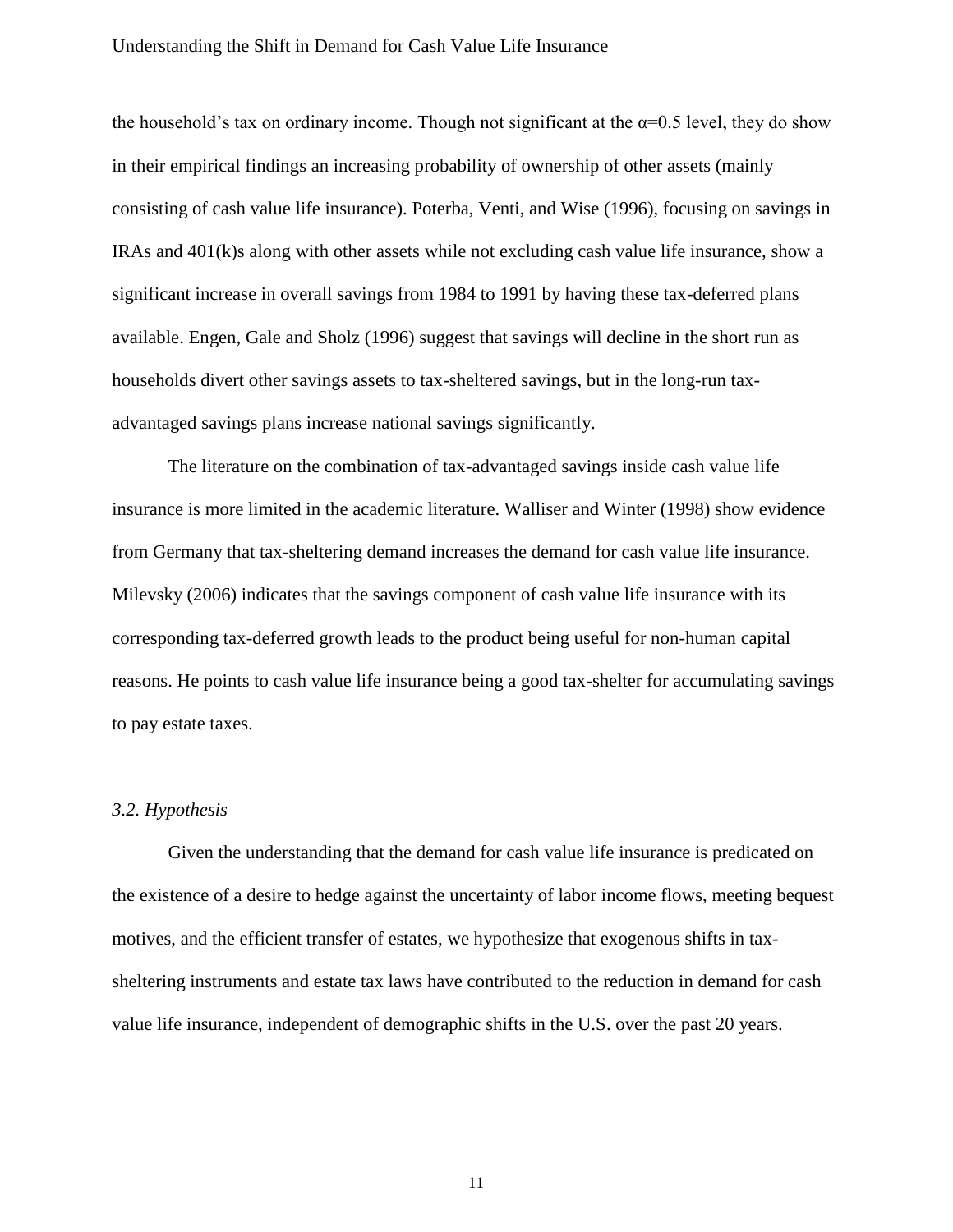# **4. Data and Methods**

# *4.1. Data*

This study uses the first implicates of the 1992, 1995, 1997, 2001, 2004, and 2007 Survey of Consumer Finances (SCF) public data sets. The SCF data provides comprehensive financial and demographic data of U.S. households. Conducted triennially for the survey sponsors, the Board of Governors of the Federal Reserve System in cooperation with the Income Division of the Internal Revenue Service, the survey is administered by the social science and survey research organization NORC at the University of Chicago. The data from each survey year consists of two portions: a nationally- representative, geographically based random sample; and an additional set from IRS income tax data that oversamples high net worth households. While the SCF is cross-sectional in nature for each survey year, the data is highly comparable over time due to the consistency of survey questions since 1989. Thus, following Poterba and Samwick (2002), we compare household behavior as captured in the SCF of several major tax law changes that occur during this period: first, the tax law changes that introduced Roth IRAs and 529 college savings plans and revamped education IRAs into Coverdell ESAs in 1998, and the major estate tax reforms authorized by EGTRRA in 2001. The total numbers of households included in each data set after final adjustments for confidentiality purposes are: 3,906 (1992); 4,299 (1995); 4,305 (1998); 4,442 (2001); 4,519 (2004); and 4,418 (2007). For our study, the sample from 2007 was reduced by one household due to a discrepancy where the household indicated it did not own cash value life insurance, yet an amount was entered under the amount of cash value life insurance owned.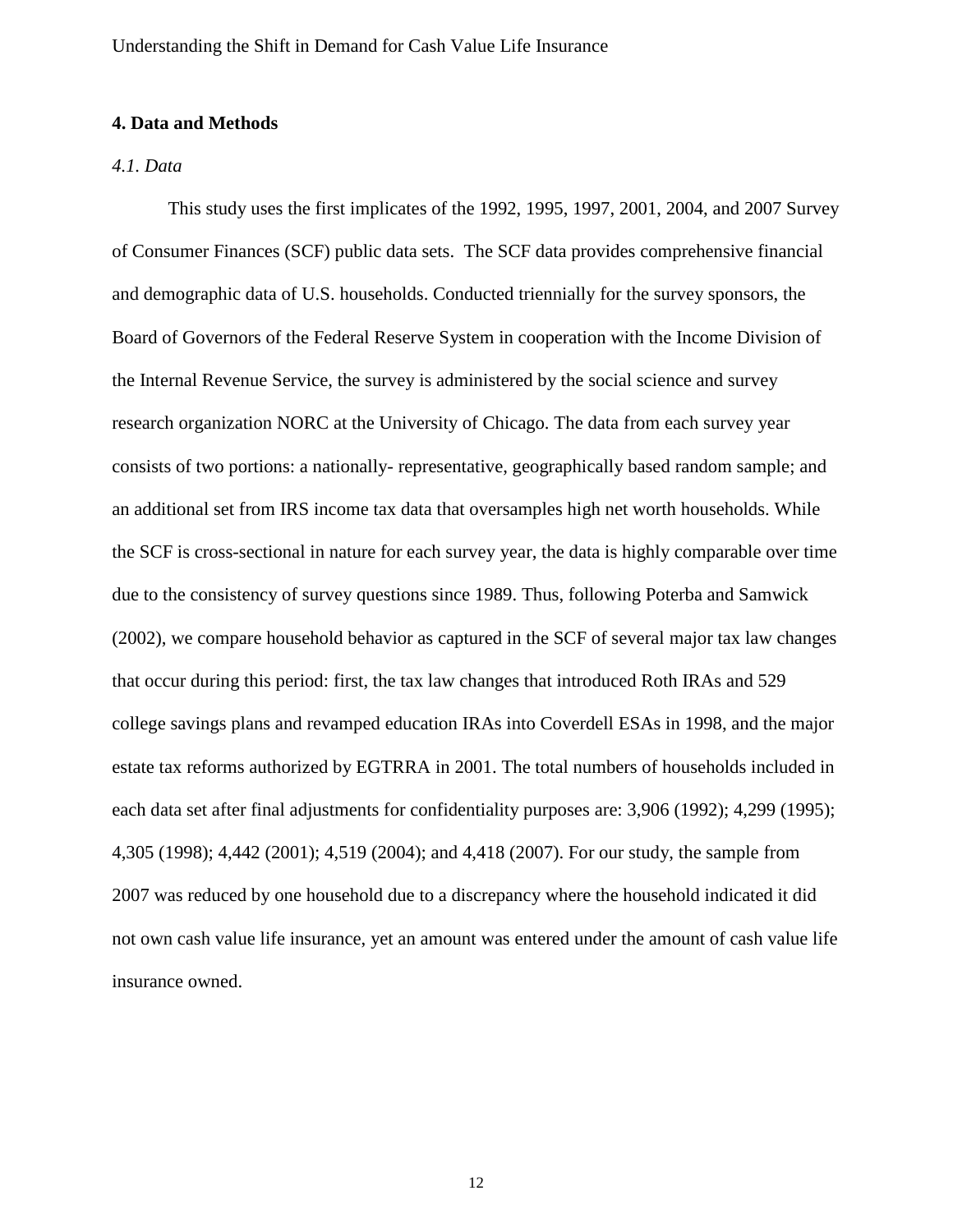The combined dataset containing all years includes 25,888 households. For analysis purposes, all income and net worth values were converted to 2007 dollars using Bureau of Labor Statistic Consumer Price Index values (BLS, 2011).

The weights resident in each SCF data set, which provide a measure of the frequency with which families in the population could be found that are similar to the families in the samples, were used to calculate descriptive statistics.

## *4.2. Model*

The demand for life insurance is a function of its intended use. Zietz (2003), in a review of life insurance research spanning a half century, identifies a number of predictors, both demographic and economic, that impact life insurance demand. For general life insurance demand, whether term or permanent, significant demographic predictors include age, bequest motive, education, employment, children, marital status, and race. Significant financial and economic predictors include homeownership, income, net worth, and occupation/employment.

Term life insurance is a substitute for cash value life insurance in meeting the human capital replacement needs of the household (Lin and Grace, 2007; Frees and Sun, 2010). Therefore we control for the substitution effect by including ownership of term life insurance in our model.

Milevsky (2006) indicates that another significant indicator of life insurance demand is health status of the insured household member. Demand for cash value life insurance is a function of the demand placed on it as a tax sheltering investment. Brown and Poterba (2006) model the demand for variable annuities, a type of cash value life insurance, as a function of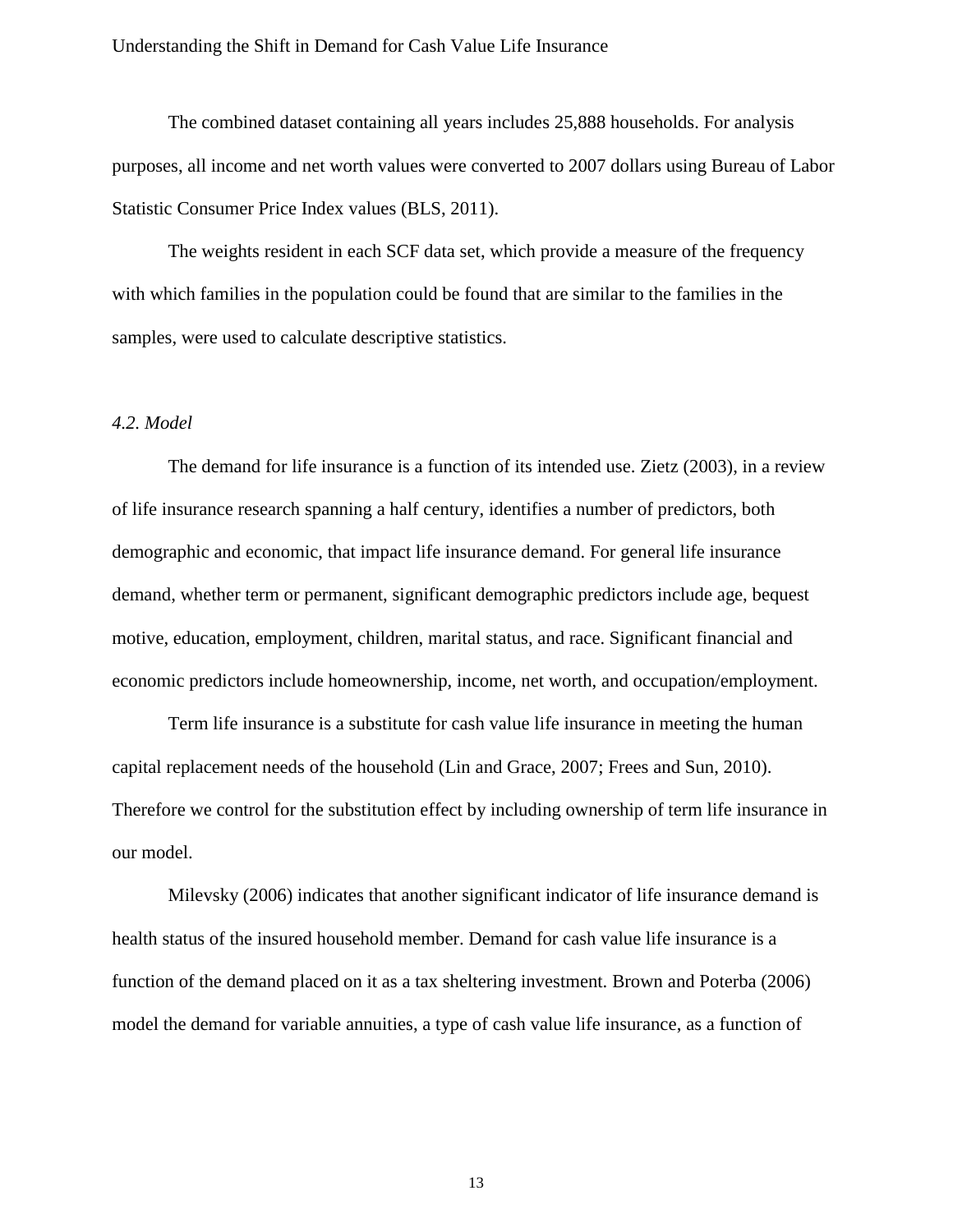marital status, age, income, net worth, risk aversion, pension, ownership of a substitute taxsheltered retirement vehicle, and whether the household has children.

Our goal is to appropriately model the demand for cash value life insurance with the intent of testing the hypothesis that exogenous shifts in the insurance market are affecting the demand for cash value life insurance, not to re-test if any of the above variables are related to cash value life insurance demand. Based upon our review of prior literature, in conjunction with variables that are available in the 1992 through 2007 Surveys of Consumer Finances, we use the following logistic regression model to model the demand for cash value life insurance:

$$
OwnCV = \beta_0 + \beta_1(QSP-post98) + \beta_2(HighNW-post01) + \beta_3(OwnTerm) + \beta_{4-8}(1995-2007)
$$
  
yr dummies) +  $\beta_{9-13}$ (age groups<75) +  $\beta_{14-17}$ (income quintiles>20%) +  $\beta_{18}$  (net  
worth percentile> = 70%) +  $\beta_{19-21}$ (education>HS) +  $\beta_{22-23}$ (health status> = Fair/Poor) +  
 $\beta_{24}$ (risk averter) +  $\beta_{25}$ (owns QSP) +  $\beta_{26}$ (owns QRP) +  $\beta_{27}$ (has pension) +  
 $\beta_{28}$ (married) +  $\beta_{29}$ (children) +  $\beta_{30}$ (self-employed) +  $\beta_{31}$ (homeowner) +  $\beta_{32}$ (bequest  
motive) +  $\beta_{33}$ (expect sizable estate) +  $\beta_{34-36}$ (non-White race groups)

It should be noted that we use this model for estimating the interaction of year groups with qualified savings plans (QSP) and year groups with net worth (HighNW). We use the same model in a modified form to estimate the odds ratios for comparing the predictor variables across survey years. The model for comparing individual years eliminates the interaction variables, QSP-post98 and HighNW-post01, and divides the net worth into deciles and vingtiles to better examine the impact of higher net worth on demand for cash value life insurance separate from the interactions.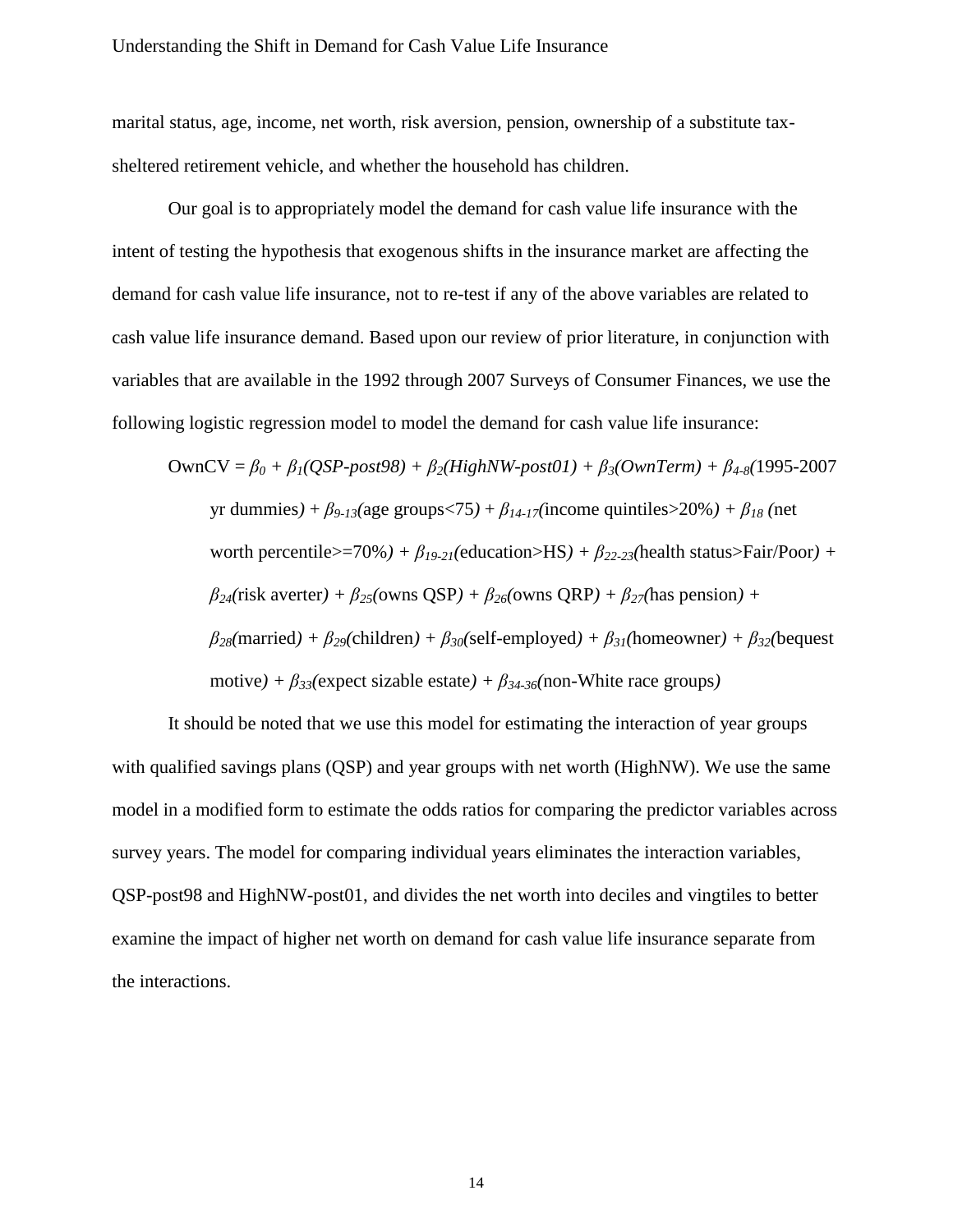# *4.3. Variables*

In this model, the dependent variable is demand for cash value life insurance by households. OwnCV is a binary variable equal to 1.0 when the household owns cash value life insurance. Like Brown and Poterba (2006), we divide age into bands to capture the non-linear predicted effect of life insurance need and life cycle stage.

Because we hypothesize that demand for cash value life insurance is affected by the changes in estate tax laws implemented by EGTRRA, we separate income into quintiles and net worth into a combination of quintiles (the lower 60 percent) and vingtiles or 5% bands (the upper 40 percent) since the households with higher income and net worth are most likely to encounter changing estate tax planning needs. We chose to separate the net worth variable into the combination of quintiles and vingtiles to better identify which portion of the population was likely affected by the shift in estate tax exemption.

Education is set to examine the differences among those with less than a high school education and those with a high school diploma, some college, or a college degree or higher. The respondent health status is reduced from four categories in the SCF data to three in the sample by combining Fair and Poor into one category in order to understand the differences between those who can obtain life insurance more easily than those who would experience some risk rating or denial of coverage. Attitude toward financial risk is reduced to a dummy variable to compare those survey respondents who identify themselves as risk averters versus those willing to take some level of risk.

Because we also hypothesize that the demand for cash value life insurance is affected by the tax law changes that introduced Roth IRAs and 529 and Coverdell ESAs in the late 1990s, we separate tax-qualified savings for both education and retirement and the presence of a pension (defined benefit plan) into three categories. Based upon the categorization of various accounts in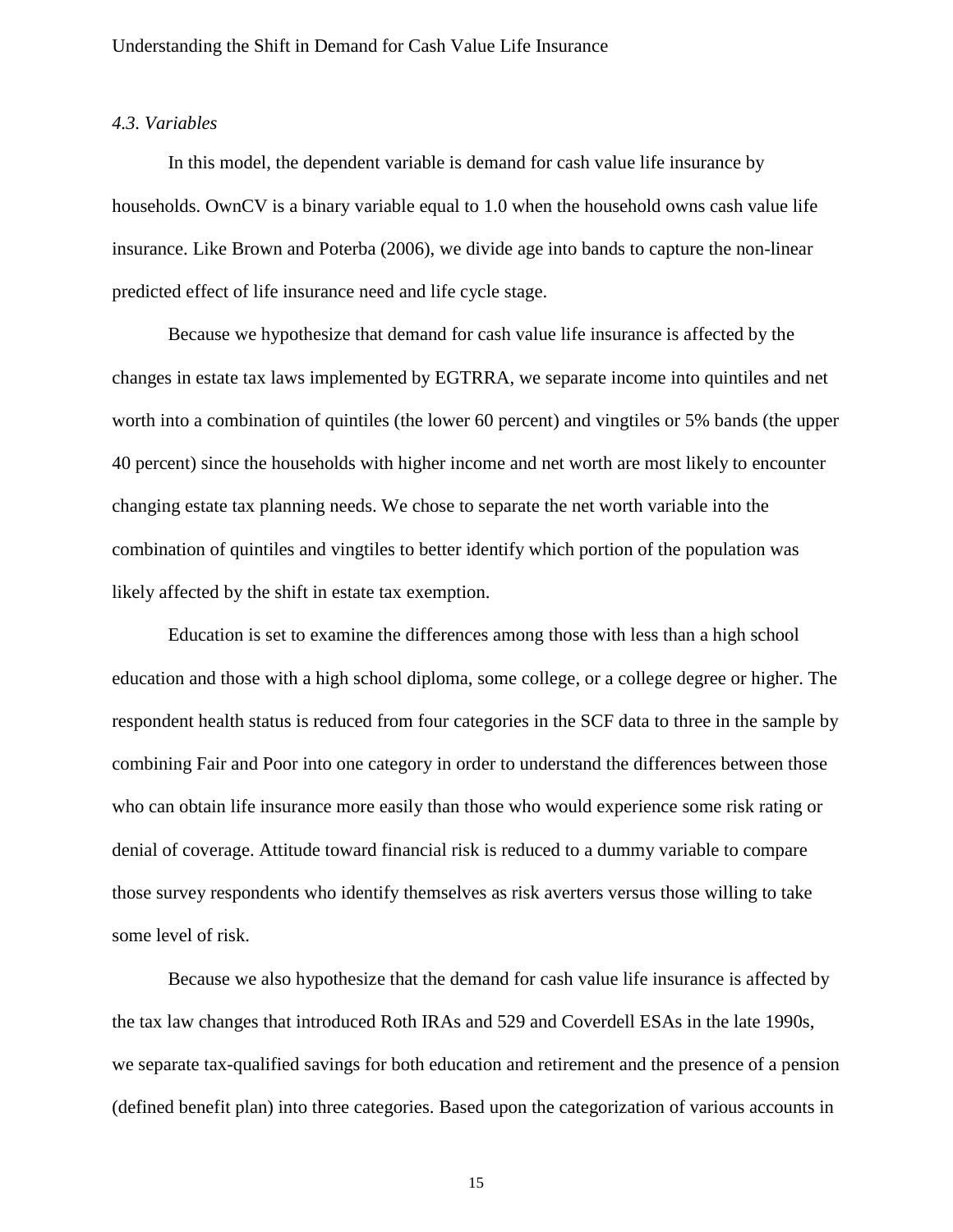the multiple SCFs in our study, the variable "owns a qualified savings plan" includes ownership of traditional IRAs, Roth IRAs, and education savings plans (529 and/or Coverdell ESA). The variable "owns qualified retirement plan" includes all defined contribution plans. The "has defined benefit plan" variable captures all employer-provided pension plans. Each variable is introduced as a dummy variable.

Married, have children, self- employed, homeowner and desire to leave a bequest are included as control variables following the prior literature (Zietz, 2003).

Finally, Finke and Huston (2006) find that lower income black households are approximately 200% more likely than non-black households to own cash value life insurance in 2004, up from approximately 150% in 1995. Gutter and Hatcher (2008) find that black households insure a lower portion of their human capital than white households. To control for these differences due to race, we include race by categorizing it into the four categories list in the various SCFs for race: white, black, Hispanic, and other.

All variables are listed in Table 2.

#### *(Insert Table 2 here)*

We do not control for the transition by the life insurance industry from the 1980 Commissioners Standard Ordinary (CSO) mortality tables to the 2001 CSO mortality tables. While the new tables were introduced during the period of our study, Our analysis of the transition to the new tables indicated several issues that likely resulted in the old tables being the basis for the policies issued over our study timeframe. In particular, the IRS did not require the new tables to be used until January 2009. See Mercado (2008) for more details.

# **5. Results**

#### *5.1 Descriptive Analysis*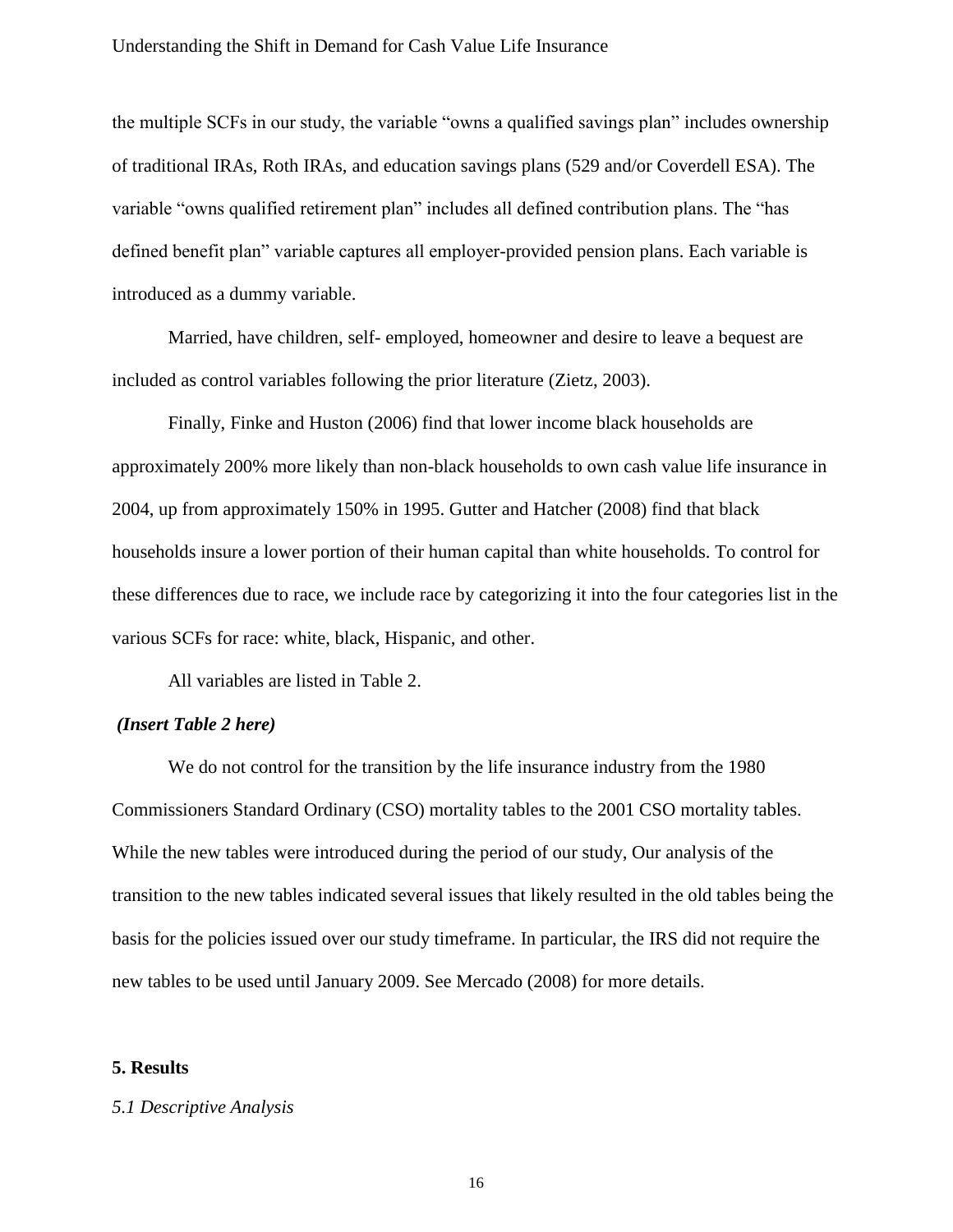The descriptive analysis in Table 2 confirms the findings from prior literature. We see that similar to the general U.S. population, the percent of nationally representative households in the data sets indicates a monotonic decline in the ownership of cash value life insurance between 1992 and 2007 in almost all age groups. Interestingly, there is a near parallel reduction in the joint ownership of term and cash value life insurance over this period. There is also a shift in the age group demographic over this study period as suggested by Chen, Wong, and Lee (2001). The baby boomers, those born from 1946 through 1964, were part of the two lowest categories in 1992 (ages 28 to 46) and transitioned in 2007 (ages 43 to 61) into predominantly the 45 to 54 and 55 to 64 age categories. We see a tremendous drop in the ownership of CVLI in the Age 44 and below categories, with less than half as many households in 2007 in those categories owning the cash value life insurance as their predecessors did in 1992. The decline in the middle categories over the ensuing years is less dramatic with the highest categories experiencing the least amount of decline. Our analysis indicates potentially different results than Chen, Wong, and Lee (2001) since the age categories that the baby boomers occupy over our analysis timeframe do not drop as precipitously as they suggest. In 1992, approximately 32% of baby boomer households owned cash value life insurance. By 2007, baby boomer households owning cash value life insurance had declined to approximately 28%. It appears that while baby boomers may own less cash value life insurance than the prior generation, they are maintaining a fairly stable level of ownership over time.

All education levels indicate a decline in ownership of cash value life insurance over the period of interest. However, those with high school or higher levels of education show the greatest decline in cash value life insurance ownership.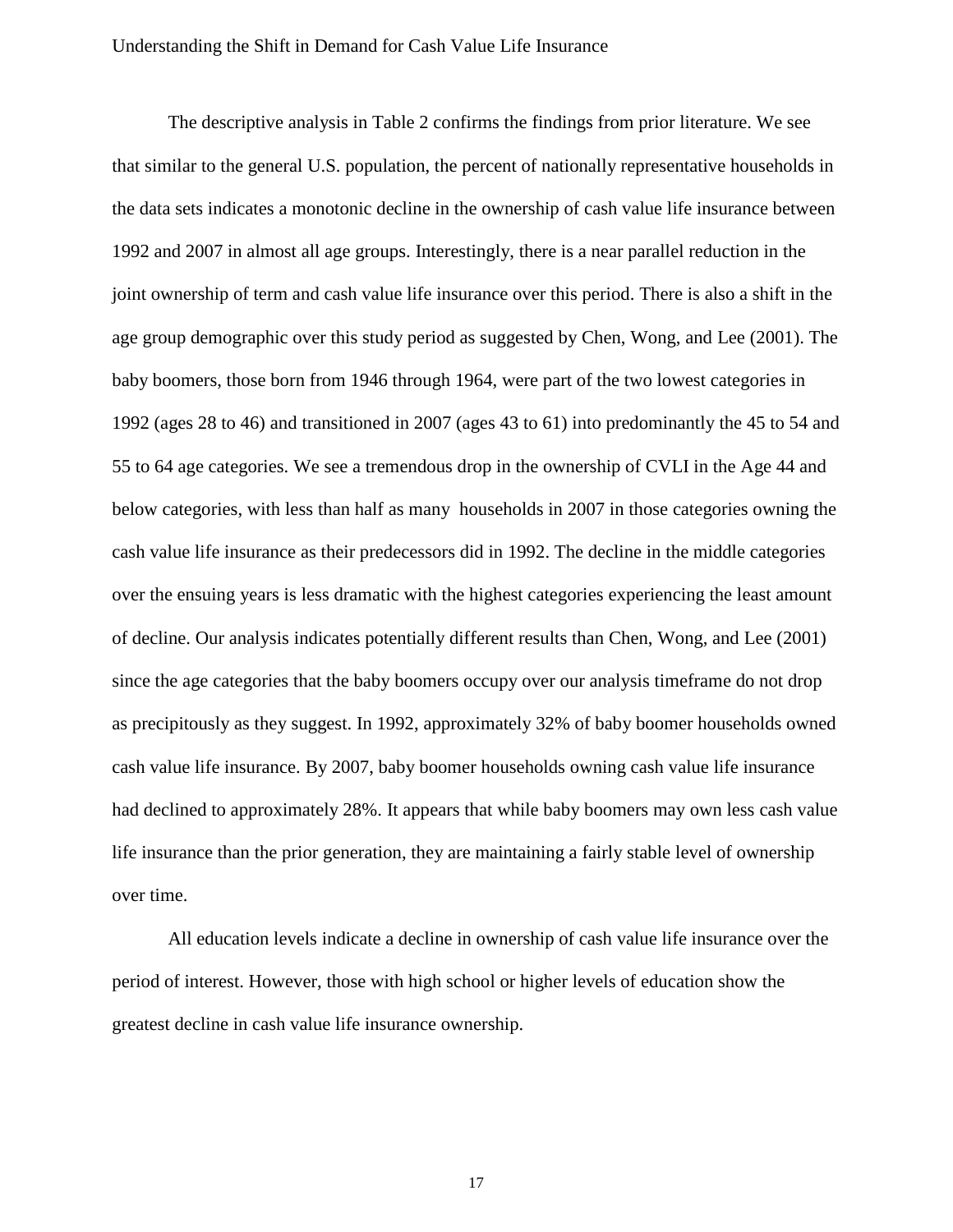As expected, those with the higher levels of health relied less on cash value life insurance as the years progressed than did those with the lower levels of health. While not the focus of this study, we speculate that this lesser decline in ownership of cash value life insurance in the lower health levels may be due to a desire to retain as much life insurance as possible since additional insurance may not be readily available due to health issues.

All of the household demographic and desire variables show monotonic or near monotonic declines over the ensuing years. It is interesting to note that both the Desire to Leave a Bequest variable and the Sizable Estate variable show near monotonic declined from 1992 to 2004 with the desire to leave a bequest indicating a small uptick in 2007. We question the rationality of those households indicating these desire or expectations then reducing ownership of a tool well suited for both the bequest motive and the estate tax issues.

When we examine the change in the number of households owning cash value life insurance based upon net worth, we see differing changes across net worth strata. The lowest decile experienced a modest amount of decline over the years, with an uptick in the final six years of the study. The  $40<sup>th</sup>$  to  $85<sup>th</sup>$  percentiles show similar monotonic or near monotonic decline. The results for the  $85<sup>th</sup>$  to  $90<sup>th</sup>$  percentile and  $90<sup>th</sup>$  to  $95<sup>th</sup>$  percentile indicate interesting results. The  $85<sup>th</sup>$  to  $90<sup>th</sup>$  percentiles show varying yet relatively constant cash value life insurance ownership. The vingtile for the 90<sup>th</sup> to 95<sup>th</sup> percentiles actually indicates overall increasing demand over the time frame of our study. While subject to estate taxes at these levels, we find that the highest vingtile does not show an increasing demand but has a similar decline in households owning cash value life insurance similar the the  $40<sup>th</sup>$  to  $85<sup>th</sup>$  percentiles.

# *5.2 Logistic Regression Analysis*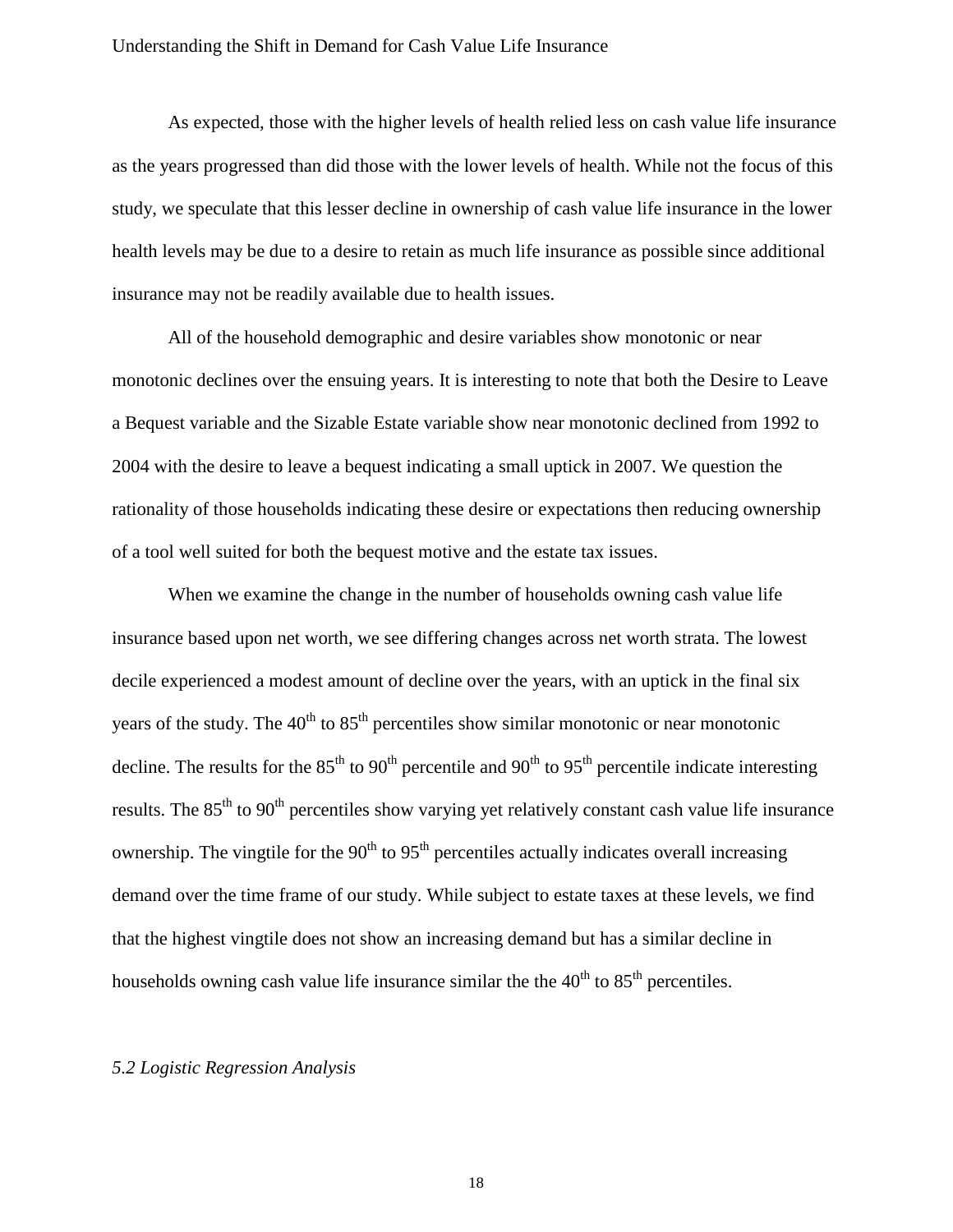Table 3 compares the nominal and real dollar levels of estate tax exemptions over our period of interest. In addition, it indicates the net worth vingtile in which the estate tax exemption fell for that particular year, all in 2007 dollars. Net worth vingtiles indicate that for our study period, the range of the vingtile where the prevailing estate tax exemption limit fell was the vingtile with the  $70<sup>th</sup>$  to  $75<sup>th</sup>$  percentiles for all surveys except the 2001 survey. In that year, the vingtile containing the estate tax exemption was the  $65<sup>th</sup>$  to  $70<sup>th</sup>$  percentiles, with the exemption amount falling in the middle of that vingtile. This is understandable since in constant dollars, the estate tax exemption in 2001 was the lowest in the timeframe of our study. For consistency purposes in looking at the impact of the changing estate tax laws after 2001, we chose to include only the top 30% of households in all surveys as being potentially subject to estate taxes.

#### *(Insert Table 3 here)*

Table 4 compares the logistic regression analysis of each individual SCF survey. Of importance to our study, we confirm that younger households are less likely than the oldest households to own cash value life insurance as our study progresses through the years. In 1992, we see no significant difference between age cohorts, but significant differences begin to appear in the younger cohorts in the mid-1990s and in older cohorts starting in 2001.

#### *(Insert Table 4 here)*

Income is not a consistent predictor of cash value life insurance ownership over this time period, but net worth vingtiles are all highly significant indicators of cash value life insurance ownership. Several key findings to note in Table 4 regarding net worth: in all years, there is a highly significant relation between net worth level and likelihood of owning cash value life insurance as compared to the lowest quintile of net worth. It should also be noted that the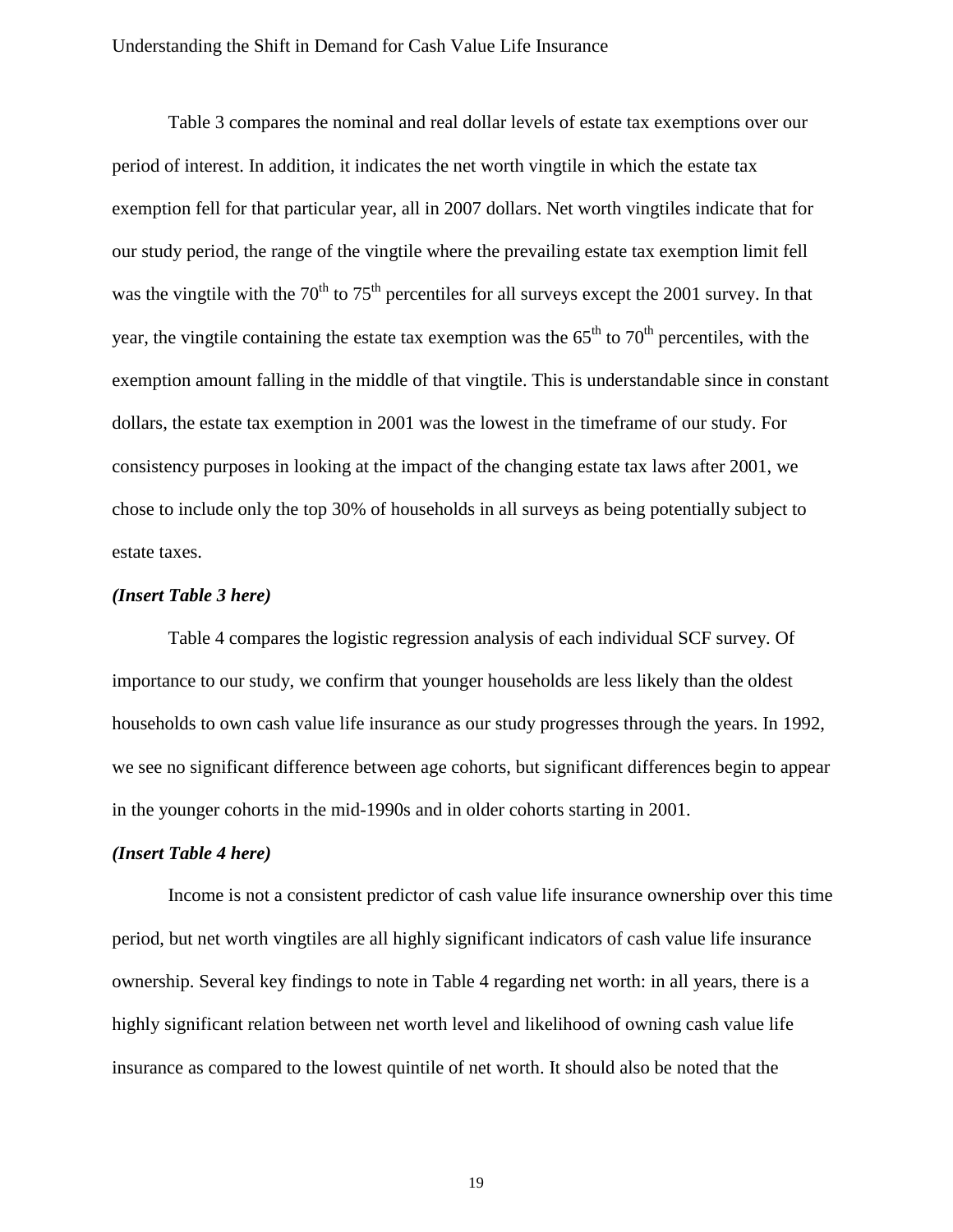difference between net worth cohorts is decreasing over time with the exception of 2001 which seems to be an anomaly year to be discussed below. The decrease originally exists in the lower quintiles, but affects all cohorts by the final year of the study.

Similar to our findings for baby boomers in the descriptive statistics, our results in the logistic regression suggest the baby boomers are less likely to own cash value life insurance than the oldest households, though the results are for the most part not significant over the study period. We do find a significantly lower likelihood of the cash value life insurance ownership in the generation following the baby boomers as observed in the youngest age cohort in 2001 and expanding into the next lowest age group in the subsequent years.

As expected, many of the demographic variables show significance with a higher likelihood of owning cash value life insurance than those households not sharing that same demographic characteristic.

It is important to note that over our study period, we see a greater likelihood of owning cash value life insurance when the household owns qualified savings plans. These include education IRAs and traditional IRAs in the early years with the addition of Roth IRAs and 529 plans in the later years. This higher likelihood of ownership is also true of those households that own employer-sponsored defined contribution (DC) plans. The higher likelihood of owning cash value life insurance is relatively stable over the years even when the overall demand is declining.

#### *5.3 Interaction Analysis*

In Table 5, we examine the logistic regression of the combined dataset of all survey years first without interaction variables. We then introduce two interaction variables of interest to explore the relationship between the likelihood of owning cash value life insurance before and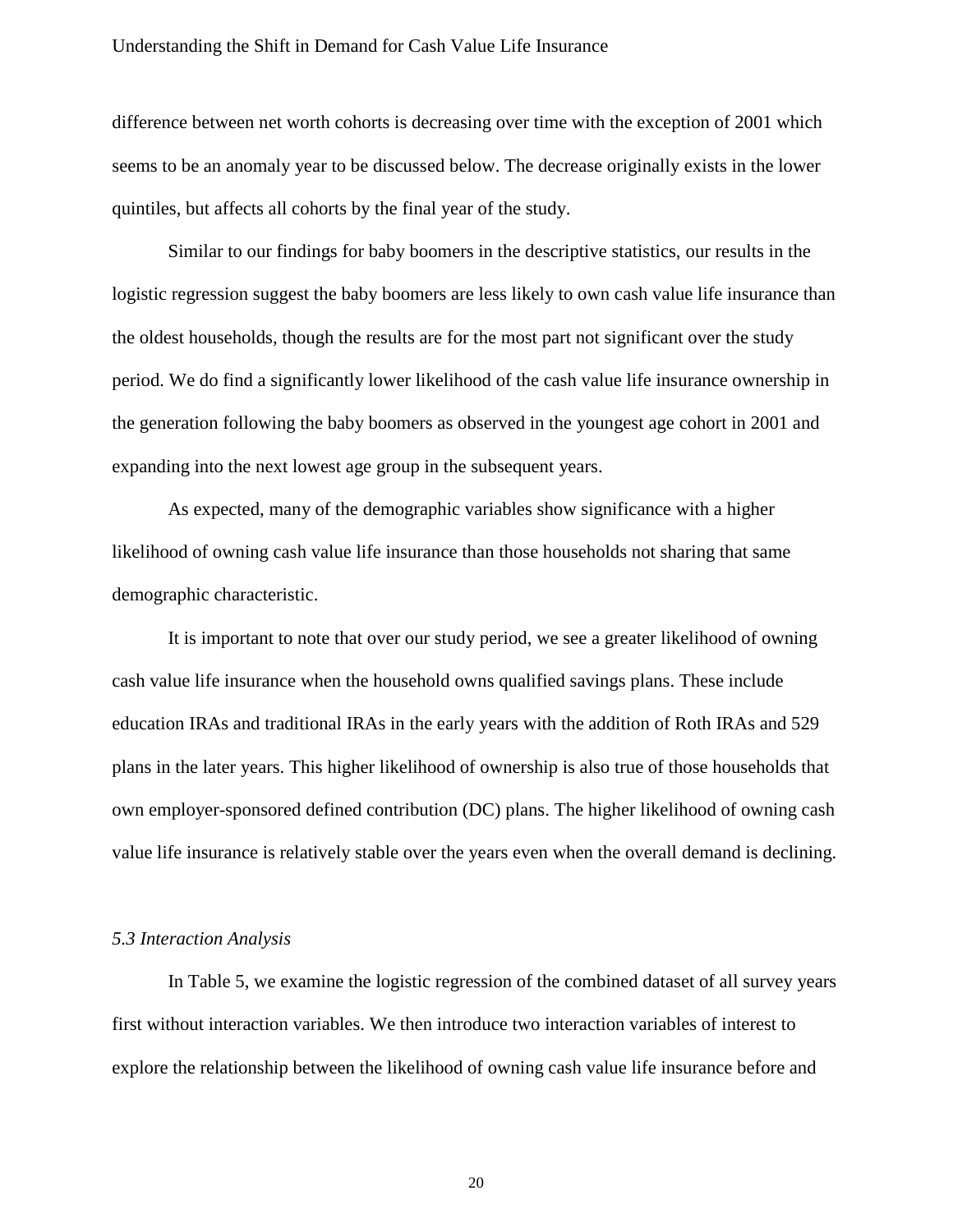after major tax law changes. First, we interact the ownership of qualified savings plans, which include traditional IRAs, education IRAs, and Keogh plans through 1998 and add 529 plans, Coverdell ESAs and Roth IRAs after 1998, with the year variables so we can examine the impact of these new tax-sheltered savings plans on the likelihood of owning cash value life insurance after 1998. Second, we create an interaction variable by combining households in the highest 30% of net worth, those more likely to have estate tax issues, and interacting this group with the year variable so we can examine the impact of the estate tax law changes post-2001 on the likelihood of ownership of cash value life insurance after 2001.

The two regression analyses were run on the combined data set, one without the interaction variables and one with them. We find very little impact of the additional interaction variables in the logistic regression equation. The pseudo  $R^2$  increases from 0.2336 to 0.2338 after introducing the interaction variables into the equation. Also, no variables change their level of significance as a result of the added interaction variables.

We see important findings in Table 5. First, we see that all years are highly significantly different from 1992 in the likelihood of owning cash value life insurance. The likelihoods decrease monotonically with each successive survey, with households less than 50 percent as likely to own cash value life insurance in 2007 as in 1992. We also see that the top 30 percentile of net worth is not significantly different from the lowest net worth quintile. Next, education appears to have little influence on the likelihood to own cash value life insurance. We see that the existence of owning retirement plans also indicate a higher likelihood of owning this type of insurance. And similar to the results from the unpublished study by Finke and Huston (2006), we see that blacks are a little over 60 percent more likely to own cash value life insurance than whites while Hispanics and other races are less likely.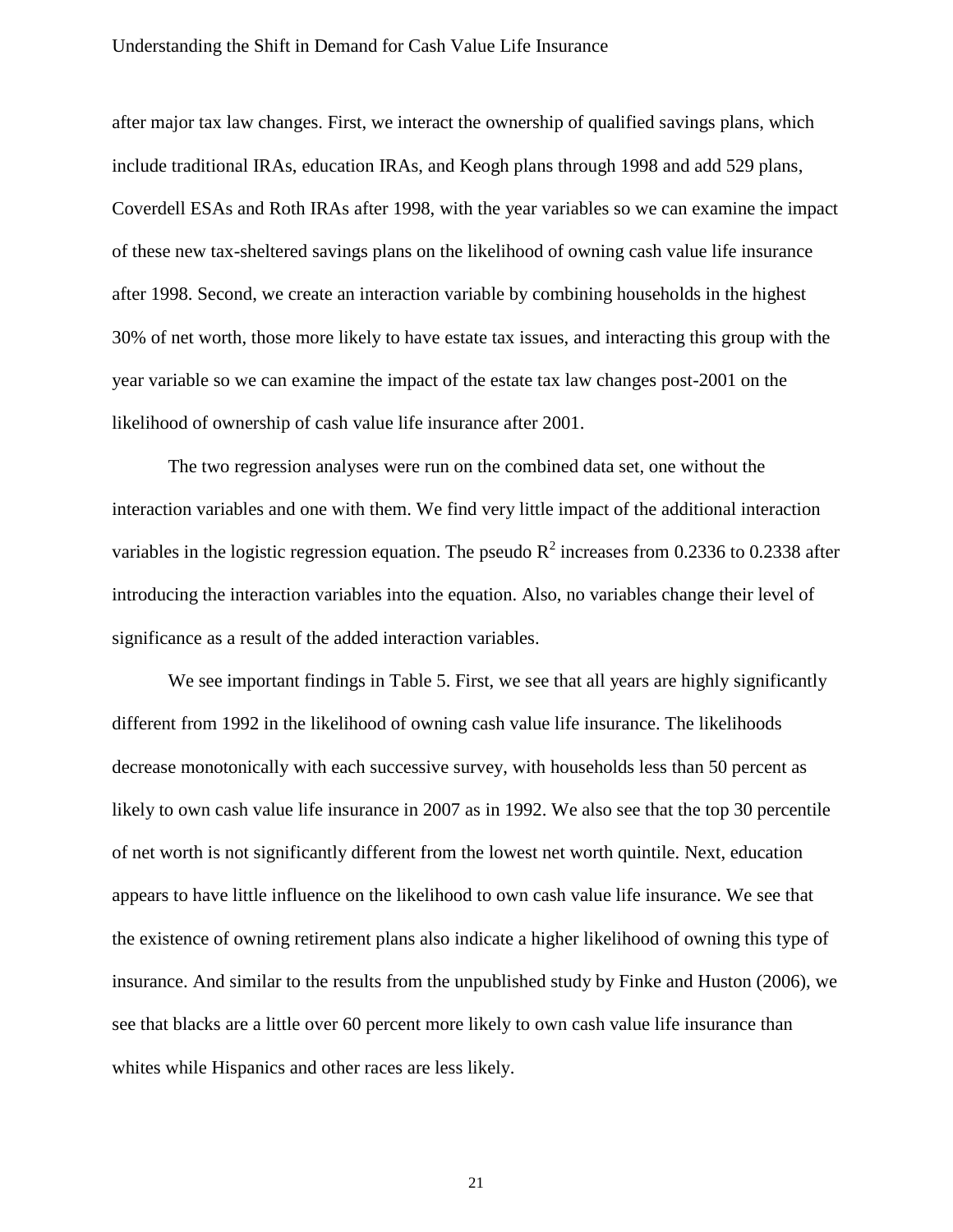Our interaction variables both confirm and fail to confirm our hypothesis with regard to tax law changes and the resulting demand for cash value life insurance. We find that there is a significant decline in the demand for cash value life insurance after the introduction of Roth IRAs, 529 plans, and Coverdell ESAs. Households are approximately 11.5 percent less likely to own cash value life insurance in the years since the tax laws introduced these financial instruments.

We fail to find evidence that the changing estate tax laws have impacted the demand for cash value life insurance since the phase in of the higher exemptions began in 2002.

*(Insert Table 5 here)*

# **6. Discussion and Conclusions**

In our analysis, we find evidence that exogenous changes beyond changing demographics are affecting the household portfolio decisions to own cash value life insurance. Since the introduction in the late 1990s of Roth IRAs, 529 plans, and Coverdell ESAs, we see a significant reduction in the likelihood of households to own cash value life insurance while controlling for demographic impactors and household desires.

Harrington and Niehaus (2004) suggest in their discussion on cash value life insurance that the overstatement of tax basis of a policy increases demand. Our analysis finds no evidence to support or refute this statement. While the tax advantage of higher policy basis does exist under current U.S. tax laws, our findings suggest the new tax-advantaged savings vehicles are likely overcoming this advantage as households come to understand they can get tax-free spending with neither the cost of policy loans nor the risk of unintended taxation by improper policy maintenance.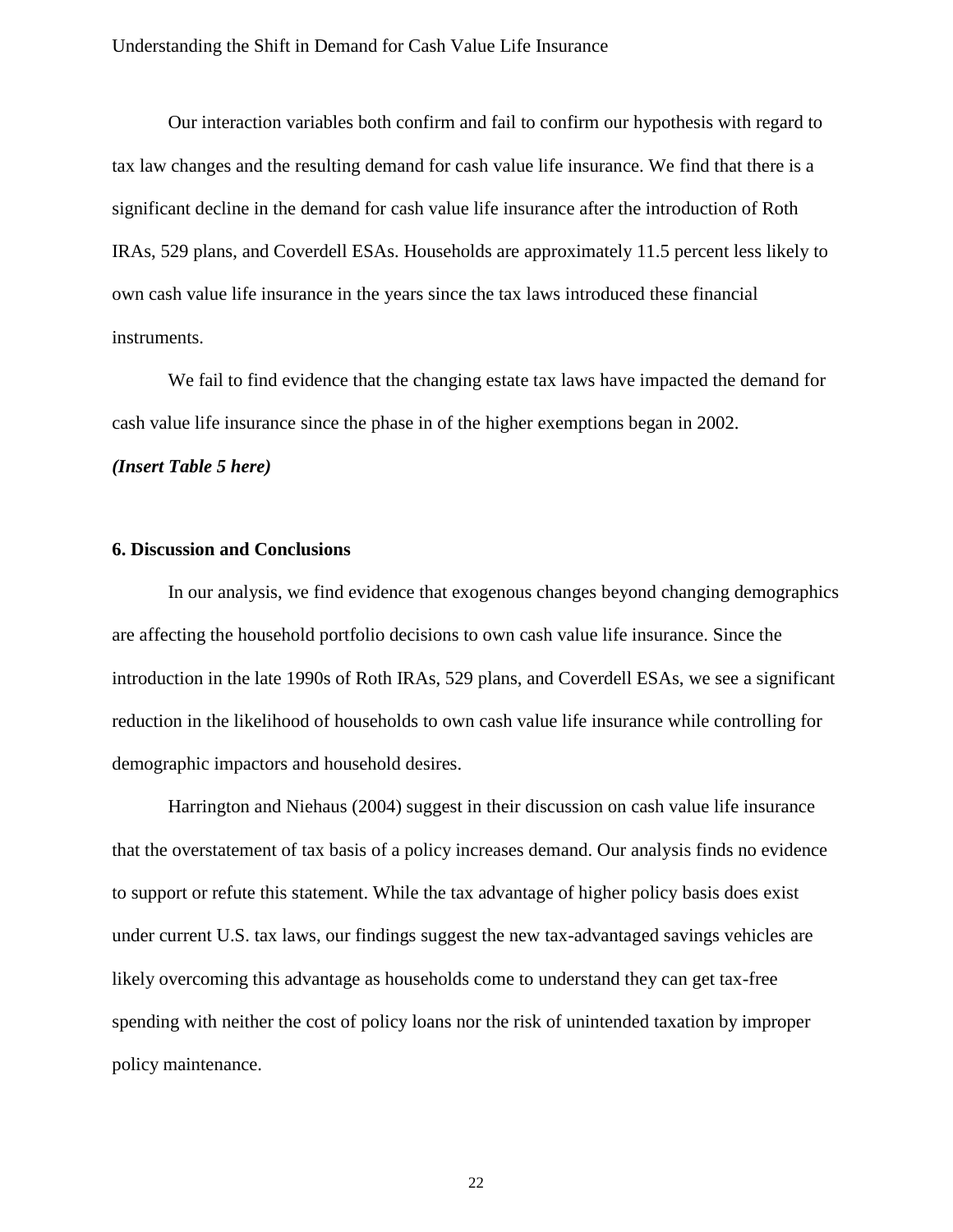As industry data indicates, the overall demand for life insurance continues to trend downward as seen in Table 1, with permanent policies also decreasing as an overall portion of the total insurance demand. The findings of Frees and Sun (2010) that ownership of cash value policies is associated with greater ownership of term insurance are important to our findings. Much like a "gateway drug" is associated with the willingness to use other drugs, cash value life insurance is a gateway tool to the use of term life insurance. We conclude from our analysis that the introduction of new tax advantaged savings tools reduced the demand for cash value life insurance and this is also having an effect on the overall demand for all life insurance.

Although we hypothesize that the increasing exemption limits due to changing estate tax laws will lower the demand for cash value life insurance, we fail to find evidence that demand has indeed dropped due to these tax law changes. One explanation may be present in the net worth descriptive statistics shown in Table 6. The estate tax exemption increased in nominal terms by 12.5% from 1992 to 2001 and by 233% from 1992 to 2007. However, we see that the real change in 2007 dollars was a decrease of nearly 11% from 1992 to 2001 and an increase of only about 128% over the entire study period. Using constant 2007 dollars indicates a very different impact of the changes in exemptions.

In addition, the real mean net worth of households in all quantiles in our study have increased significantly during this timeframe, with the net worth of those households that are likely subject to estate taxes experiencing the greatest increase in real net worth. We see that while those households below the estate tax exemption limit saw an average increase in net worth of approximately 74%, those households likely subject to estate taxes in the 75<sup>th</sup> to 95<sup>th</sup> percentiles experienced an average increase in net worth that was 15 to 43 percent higher. The highest vingtile experience a real net worth increase similar to the lowest 75 percent of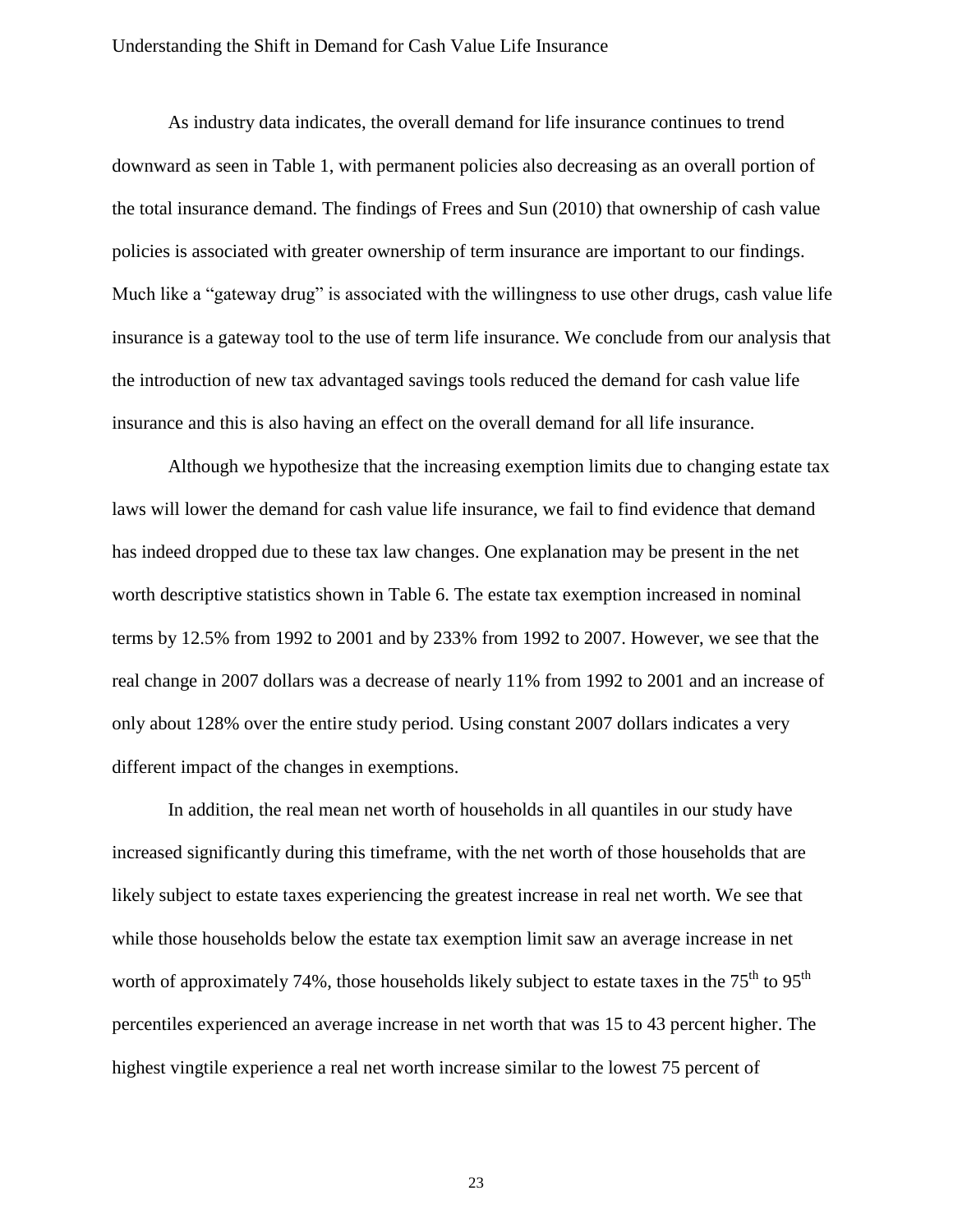households. This change in real net worth in these higher net worth households is likely increasing demand for cash value life insurance at the very same time that exemption limit increases should be lowering demand, resulting in no significant change in demand.

Our findings indicate that households and their advisors are making more rational choices of the tools they use to fund their various lifetime goals by choosing more cost effective and less risky tools for meeting their retirement and education funding needs. Further analysis using household panel data rich in life insurance variables, including the type of advisor, if any, assisting the household and changing household financial sophistication over time will allow better exploration of those factors contributing to the declining demand for cash value life insurance.

# *(Insert Table 6 here)*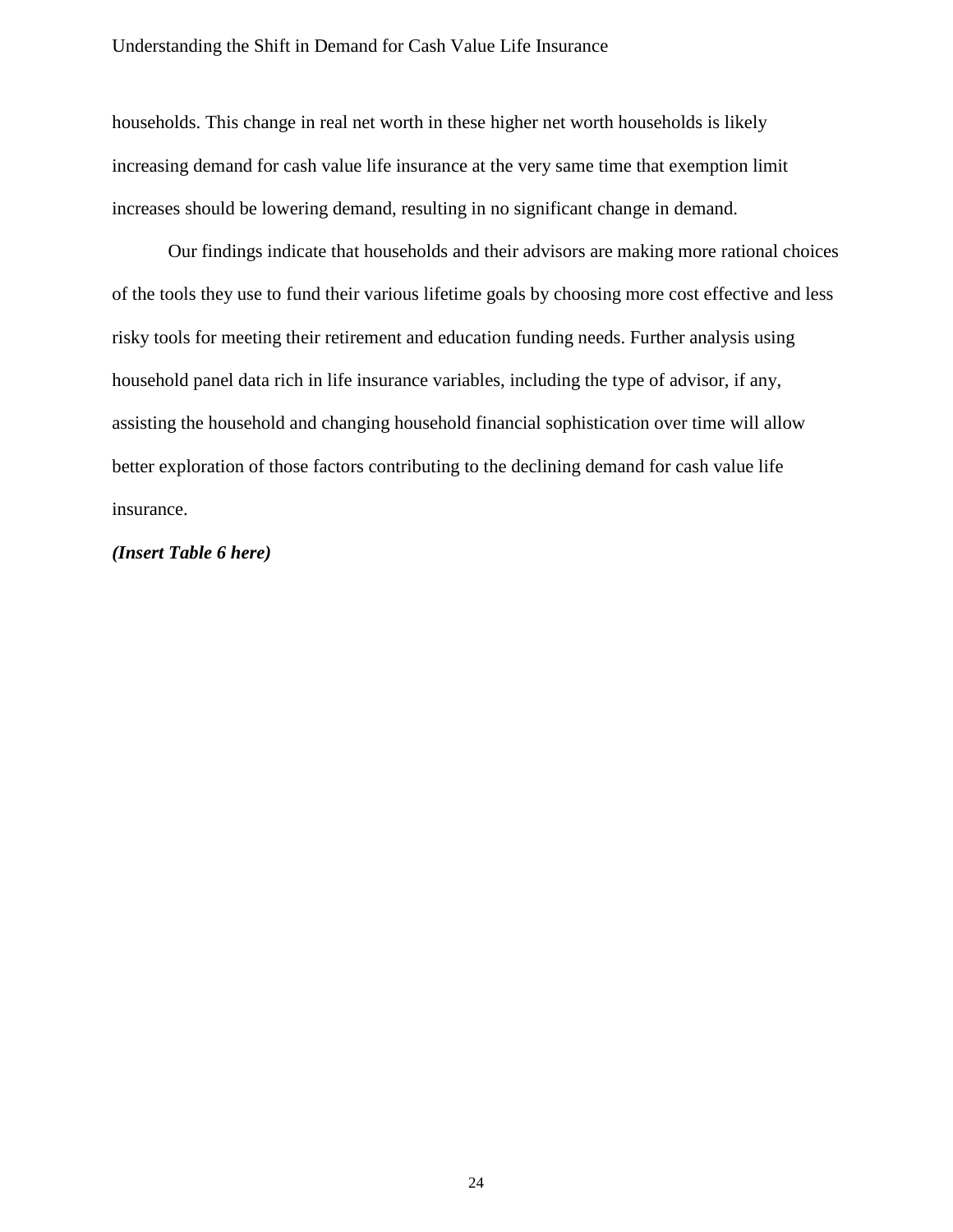# **References**

- Aizcorbe, A., Kennickell, A., and Moore, K. (2003). Recent Changes in U.S. Family Finances: Evidence from the 1998 and 2001 Survey of Consumer Finances, *Federal Reserve Bulletin*, 89, 1-32 (with Erratum).
- American Council of Life Insurers (ACLI) (2010). ACLI Life Insurers Fact Book 2010, Chapter 7. Retrieved from http://www.acli.com/ACLI/Tools/Industry+Facts/Life+Insurers+Fact+ Book/GR10-242.htm.
- Auerbach, A. and King, M. (1983). Taxation, portfolio choice, and debt-equity ratios: A general equilibrium model. *The Quarterly Journal of Economics,* 98(4), 587-610.
- Brown, J. and Goolsbee, A. (2002). Does the Internet make markets more competitive? Evidence from the life insurance industry. *Journal of Political Economy,* 110(3), 481-507.
- Brown, J. and Poterba, J. (2006). Household ownership of variable annuities. *NBER Working Paper No. W11964,* Available at http://ssrn.com/abstract=877469.
- Browne, M. and Kim, K. (1993). An international analysis of life insurance demand. *The Journal of Risk and Insurance,* 60(4), 616-634.
- Bureau of Labor Statistics (BLS), U.S. Department of Labor (2011). Table containing history of CPI-U U.S: All items indexes and annual percent changes from 1913 to present. Retrieved from ftp://ftp.bls.gov/pub/special.requests/cpi/cpiai.txt.
- Campbell, R. (1980). The demand for life insurance: an application of the economics of uncertainty. *Journal of Finance*, 35(5):1155 –1172.
- Chen, P., Ibbotson, R., Milevsky, M., and Zhu, K. (2006). Human capital, asset allocation, and life insurance. *Financial Analysts Journal*, 62(1): 1 –13.
- Chen, R., Wong, K., and Lee, H. (2001). Age, period, and cohort effects on life insurance purchases in the U.S. *The Journal of Risk and Insurance*, 68(2), 303–327.
- Engen, E., Gale, W., and Sholz, J.K. (1996). The illusionary effects of saving incentives on saving. *Journal of Economic Perspectives*, 10(4), 113-138.
- Finke, M. and Huston, S. (2006). Investment in cash value life insurance among blacks. *Unpublished manuscript*, PFP Department, Texas Tech University, Lubbock, TX.
- Fischer, S. (1973). A life cycle model of life insurance purchases. *International Economic Review*, 14(1), 132-152.
- Frees, E. and Sun, Y. (2010). Household life insurance demand: A multivariate two-part model. *North American Actuarial Journal*, 14(3), 338-354.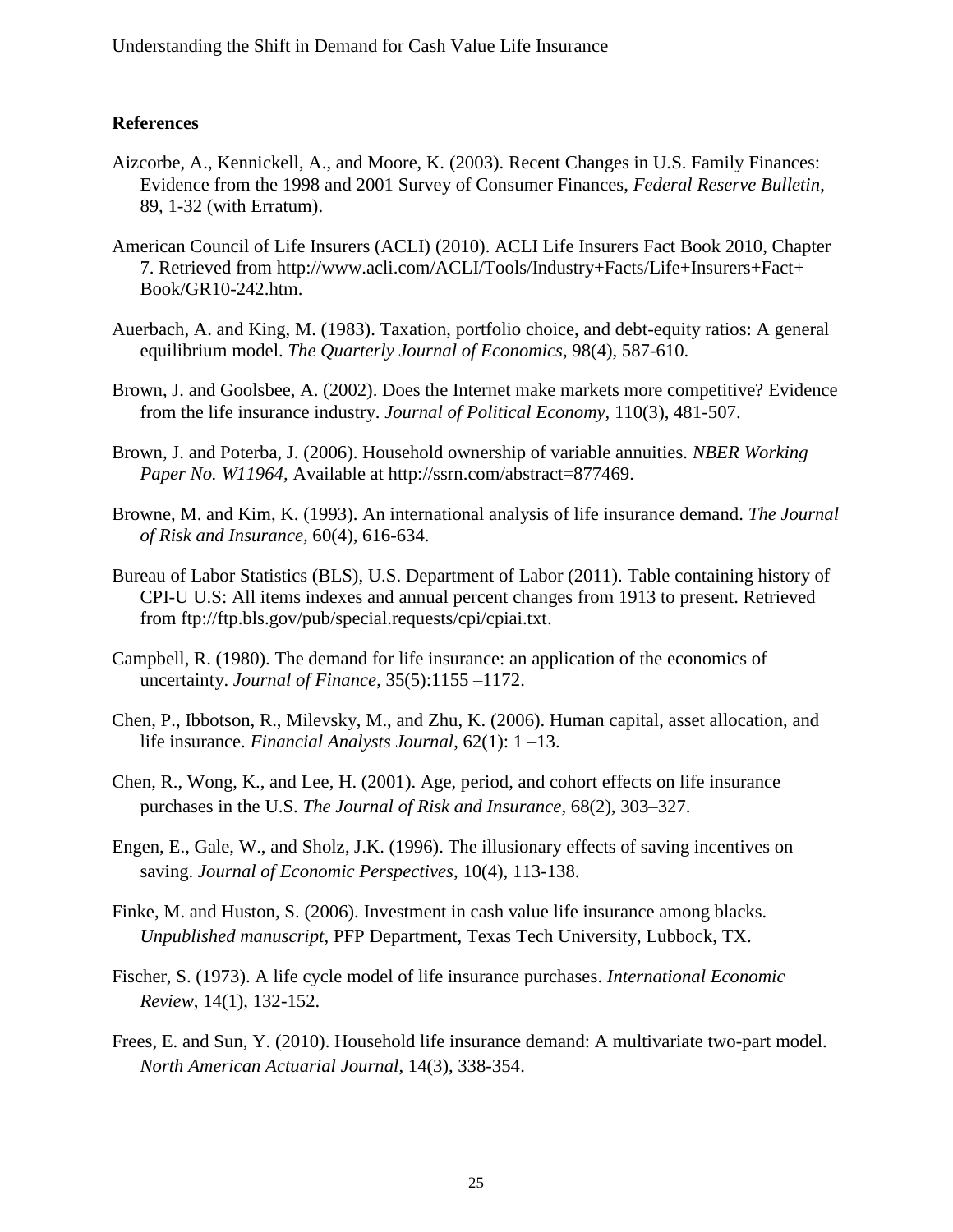- Gutter, M. and Hatcher, C. (2008). Racial differences in the demand for life insurance. *The Journal of Risk and Insurance*, 75(3), 677-689.
- Harrington, S. and Niehaus, G. (2004). *Risk Management and Insurance, Second Edition* (pp 300-312). New York: McGraw-Hill/Irwin.
- Horan, S,, Peterson, J., and McLeod, R. (1997). An analysis of nondeductible IRA contributions and Roth IRA conversions. *Financial Services Review*, 6(4), 243-256.
- Kipling, G. (2010, September 7). LIMRA study reports 50-year record low in insurance ownership. *Senior Market Advisor*. Retrieved from http://www.seniormarketadvisor.com /Exclusives/2010/9/Pages/LIMRA-study-reports-50year-record-low-in-insuranceownership.aspx.
- Lewis, F. (1989). Dependents and the demand for life insurance. *The American Economic Review*, 79(3), 452-467.
- Lin, Y. and Grace, M. (2007). Household life cycle protection: Life insurance holdings, financial vulnerability, and portfolio implications. *Journal of Risk and Insurance*, 74(1), 141-173.
- Maremont, M. and Scism, L. (2010, October 3). Shift to wealthier clientele puts life insurers in a bind. *Wall Street Journal*. Retrieved from http://online.wsj.com/article /SB10001424052748703435104575421411449555240.html?mg=com-wsj.
- Mercado, D, (2008, June 23). Revised mortality table will change tax bite on life policies. *Investment News.* Retrieved from: http://www.investmentnews.com/article/20080623/REG/25241917.
- Milevsky, M. (2006). Models of life insurance. In, *The Calculus of Retirement Income* (pp 138- 162). New York: Cambridge University Press.
- Poterba, J. and Samwick, A. (2002). Taxation and household portfolio composition: US evidence from the 1980s and 1990s. *Journal of Public Economics*, 87, 5-38.
- Poterba, J., Venti, S., and Wise, D. (1996). How retirement plans increase savings. *Journal of Economic Perspectives*, 10(4), 91-112.
- Treaster, J. (1998, June 8). Americans shunning life insurance. *New York Times*. Retrieved from http://www.ncpa.org/sub/dpd/index.php?Article\_ID=13815.
- Walliser, J. & Winter, J. (1998). Tax incentives, bequest motives and the demand for life insurance: Evidence from Germany. Discussion Paper No. 99-28, *Sonderforschungsbereich 504*, University of Mannheim.
- Yaari, M. (1965). Uncertain lifetime, life insurance, and the theory of the consumer. *The Review of Economic Studies*, 32-2, 137-150.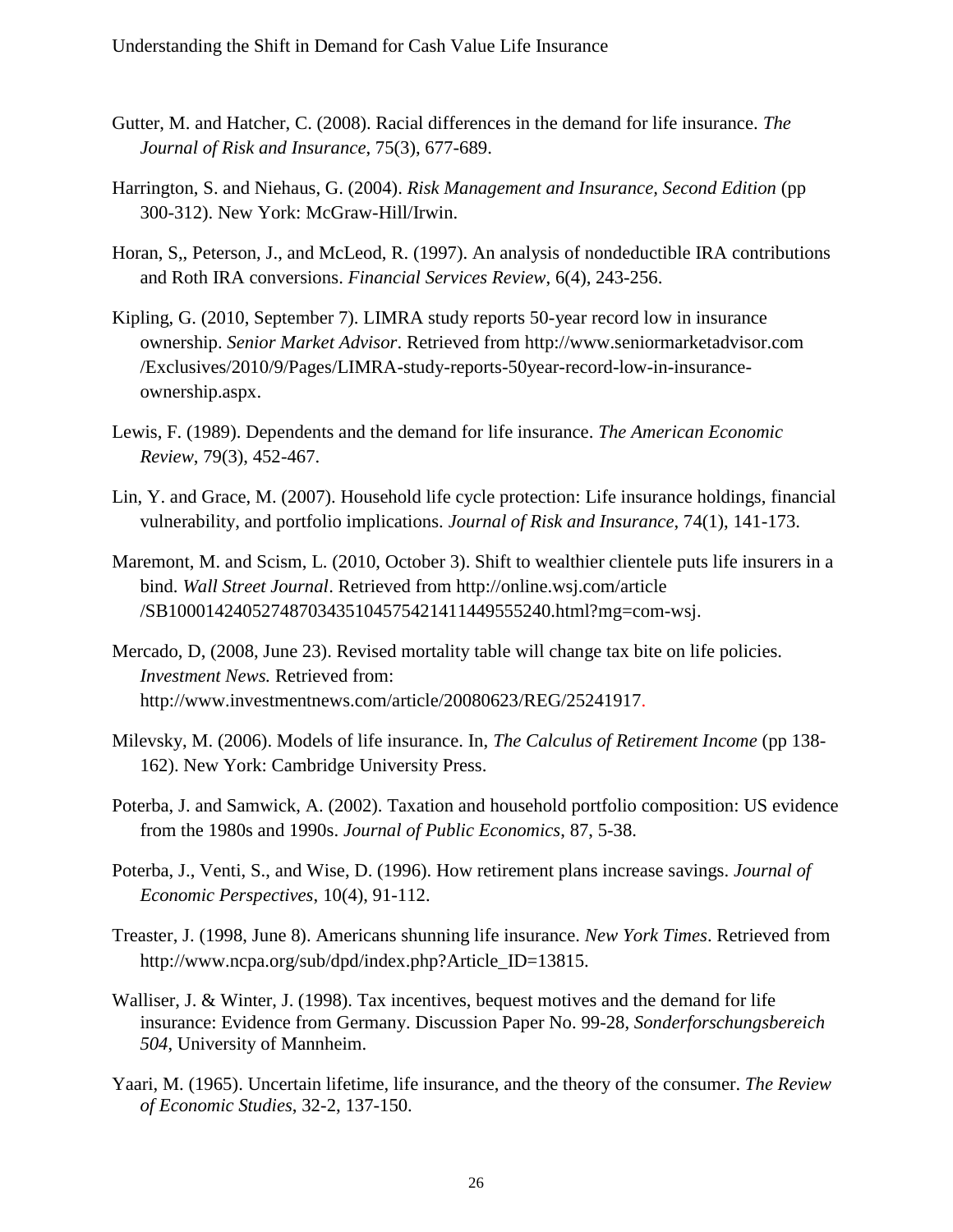Zietz, E. (2003). An examination of the demand for life insurance, *Risk Management and Insurance Review*, 6(2), 159-191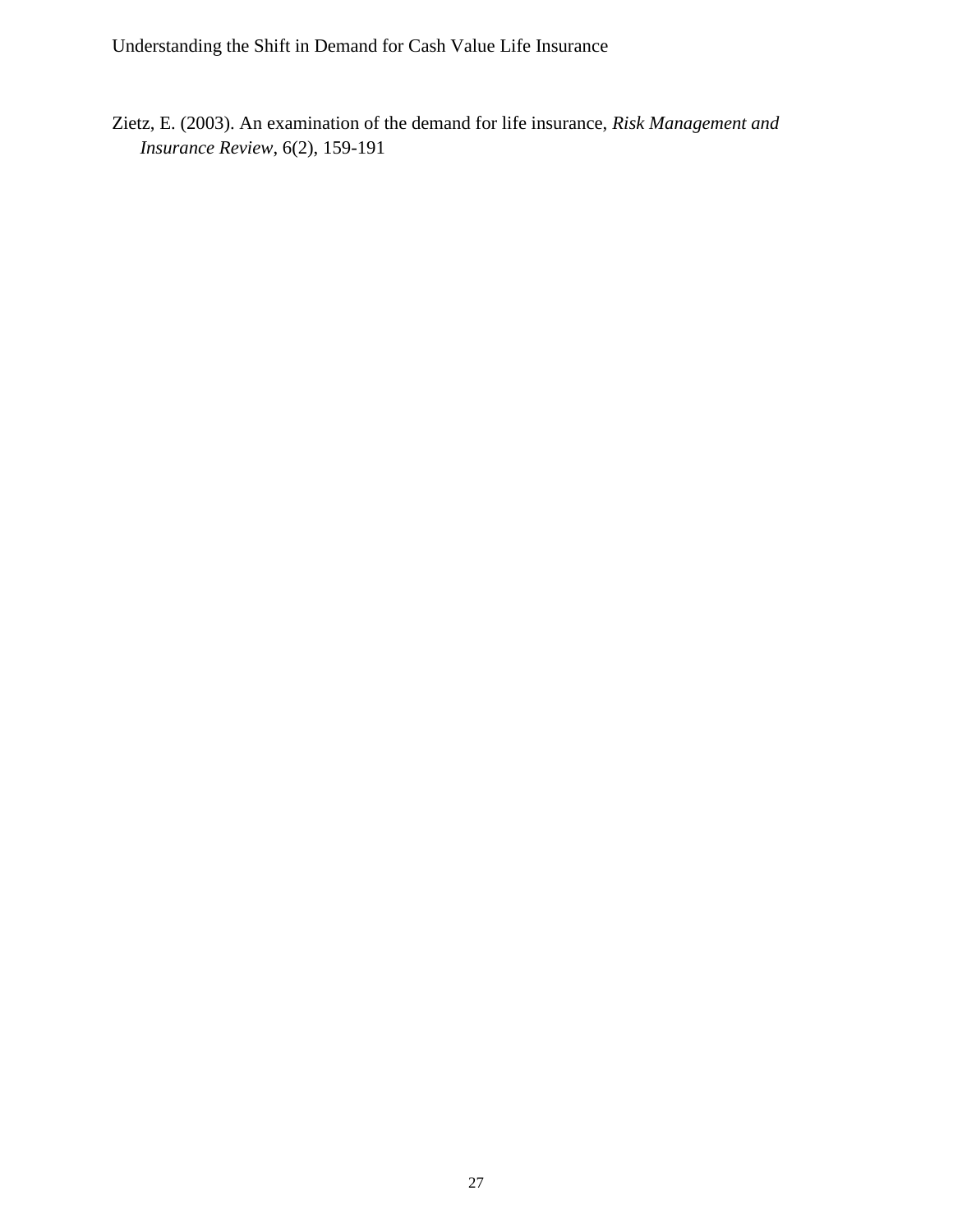# **TABLE 1: Permanent Life Insurance**

As Percent of All Individual Life Insurance

|       |                 | As i credit of All marviagal Life msarance<br>All Individual Life Insurance | <b>Permanent Life Insurance</b> |                                |  |  |  |
|-------|-----------------|-----------------------------------------------------------------------------|---------------------------------|--------------------------------|--|--|--|
|       | <b>Policies</b> | <b>Face Amount</b>                                                          | <b>Percent of</b>               | Percent of                     |  |  |  |
| Year  | (000s)          | (\$millions)                                                                | <b>All Policies</b>             | <b>Face Amount</b>             |  |  |  |
| 1985  | 17,637          | \$911,666                                                                   | 78.0                            | 57.0                           |  |  |  |
| 1986  | 17,116          | 934,010                                                                     | 77.0                            | 55.0                           |  |  |  |
| 1987  | 16,455          | 986,984                                                                     | 75.0                            | 55.0                           |  |  |  |
| 1988  | 15,796          | 996,006                                                                     | 81.0                            | 56.0                           |  |  |  |
| 1989  | 14,850          | 1,020,971                                                                   | 80.0                            | 53.0                           |  |  |  |
| 1990  | 14,199          | 1,069,880                                                                   | 79.0                            | 52.0                           |  |  |  |
| 1991  | 13,583          | 1,041,706                                                                   | 78.0                            | 50.0                           |  |  |  |
| 1992  | 13,452          | 1,048,357                                                                   | 76.0                            | 49.0                           |  |  |  |
| 1993  | 13,664          | 1,101,476                                                                   | 75.0                            | 56.0                           |  |  |  |
| 1994  | 13,835          | 1,057,233                                                                   | 73.0                            | 52.0                           |  |  |  |
| 1995  | 12,595          | 1,039,258                                                                   | 75.0                            | 56.0                           |  |  |  |
| 1996  | 12,022          | 1,089,268                                                                   |                                 | <b>Information Unavailable</b> |  |  |  |
| 1997  | 11,734          | 1,203,681                                                                   | 66.4                            | 46.0                           |  |  |  |
| 1998  | 11,559          | 1,324,671                                                                   | 66.2                            | 50.5                           |  |  |  |
| 1999  | 11,673          | 1,399,848                                                                   | 62.1                            | 42.4                           |  |  |  |
| 2000  | 13,345          | 1,593,907                                                                   | 52.1                            | 42.9                           |  |  |  |
| 2001  | 14,059          | 1,600,471                                                                   | 57.0                            | 36.8                           |  |  |  |
| 2002  | 14,692          | 1,752,941                                                                   | 50.6                            | 31.4                           |  |  |  |
| 2003‡ | 13,821          | 1,772,673                                                                   | 52.8                            | 29.5                           |  |  |  |
| 2004‡ | 12,581          | 1,846,384                                                                   | 58.5                            | 29.8                           |  |  |  |
| 2005‡ | 11,407          | 1,796,384                                                                   | 59.9                            | 29.0                           |  |  |  |
| 2006‡ | 10,908          | 1,813,100                                                                   | 58.9                            | 28.7                           |  |  |  |
| 2007‡ | 10,826          | 1,890,989                                                                   | 55.4                            | 27.8                           |  |  |  |
| 2008‡ | 10,207          | 1,869,554                                                                   | 56.7                            | 26.7                           |  |  |  |
| 2009‡ | 10,139          | 1,744,357                                                                   | 58.9                            | 25.9                           |  |  |  |

Source: American Council of Life Insurers 2010 Fact Book Special thanks to ACLI for annual percentages

‡Includes fraternal benefit societies.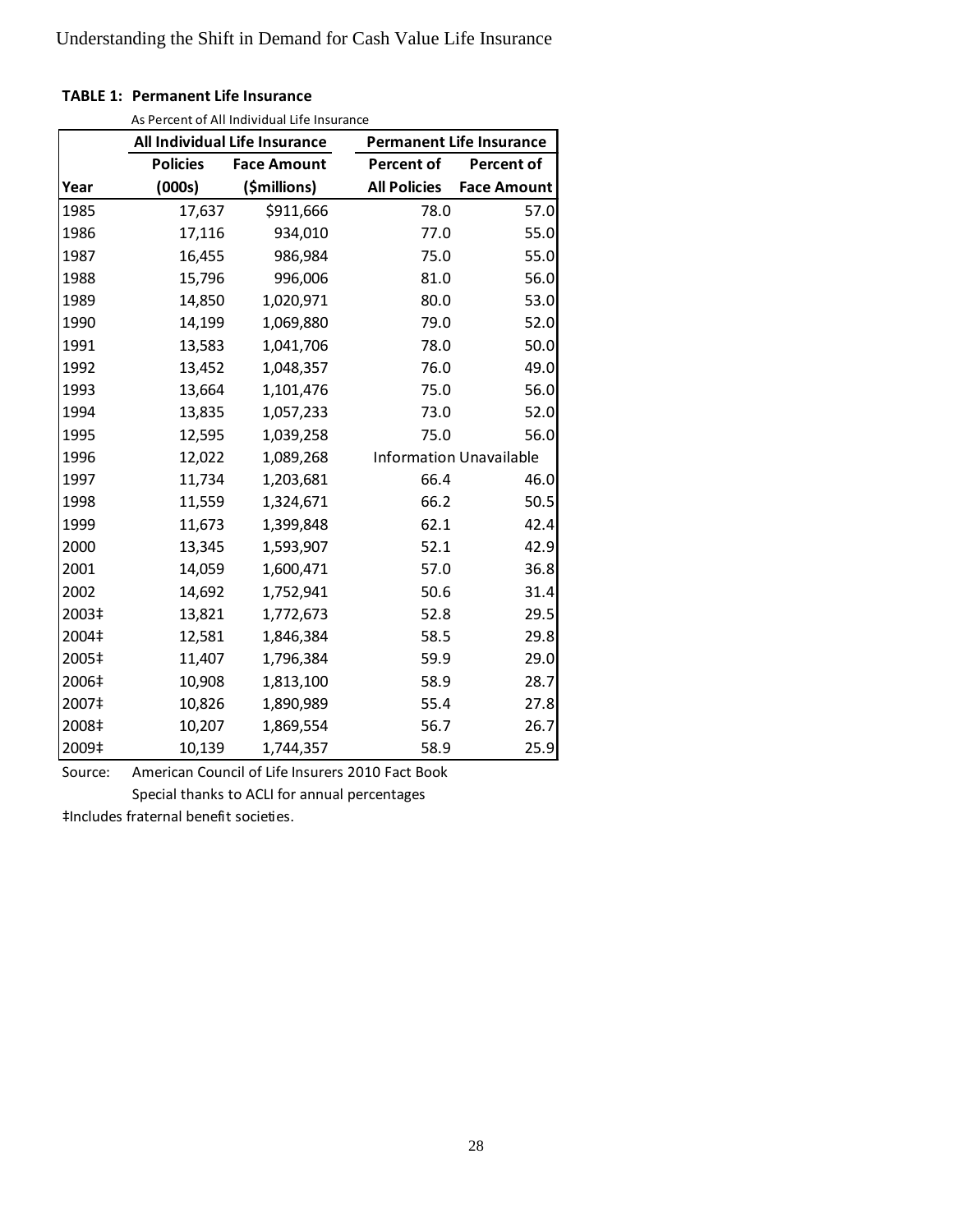| TABLE 2: Descriptive Statistics: Own Cash Value Life Insurance - US Population Weighted Sample Statistics by Year |  |
|-------------------------------------------------------------------------------------------------------------------|--|
|                                                                                                                   |  |

| TABLE 2: Descriptive Statistics: Own Cash Value Life Insurance - US Population Weighted Sample Statistics by Year |        |        |        |        |        |        |                 |
|-------------------------------------------------------------------------------------------------------------------|--------|--------|--------|--------|--------|--------|-----------------|
| Variable                                                                                                          | 1992   | 1995   | 1998   | 2001   | 2004   | 2007   | <b>Combined</b> |
| Own Cash Value Life Insurance                                                                                     | 36.01% | 32.02% | 29.59% | 28.27% | 25.65% | 23.92% | 28.98%          |
| Own Term Life Insurance                                                                                           | 33.10% | 28.87% | 24.14% | 22.49% | 22.43% | 19.45% | 24.58%          |
| Age Category                                                                                                      |        |        |        |        |        |        |                 |
| $< 35$                                                                                                            | 26.73% | 22.46% | 18.20% | 14.28% | 12.71% | 12.68% | 17.83%          |
| $35 - 44$                                                                                                         | 37.12% | 29.59% | 28.50% | 27.44% | 20.94% | 17.22% | 26.80%          |
| $45 - 54$                                                                                                         | 39.16% | 37.71% | 32.82% | 31.12% | 27.74% | 24.39% | 31.41%          |
| $55 - 64$                                                                                                         | 43.02% | 36.56% | 35.39% | 35.18% | 32.50% | 34.04% | 35.73%          |
| $65 - 74$                                                                                                         | 40.77% | 38.38% | 38.27% | 38.60% | 37.15% | 36.70% | 38.30%          |
| $75+$                                                                                                             | 35.55% | 36.11% | 33.48% | 33.42% | 34.31% | 27.10% | 33.11%          |
| Income Quintiles (2007 \$)                                                                                        |        |        |        |        |        |        |                 |
| < 20th                                                                                                            | 19.21% | 19.31% | 17.05% | 16.65% | 16.49% | 13.79% | 17.31%          |
| 20th - 40th                                                                                                       | 33.14% | 27.65% | 26.09% | 25.09% | 22.99% | 20.64% | 25.51%          |
| 40th - 60th                                                                                                       | 45.09% | 39.40% | 32.44% | 33.05% | 30.50% | 29.66% | 34.60%          |
| 60th - 80th                                                                                                       | 54.09% | 46.70% | 44.94% | 39.90% | 33.48% | 33.68% | 40.89%          |
| > 80th                                                                                                            | 64.43% | 58.56% | 52.42% | 46.47% | 51.22% | 54.52% | 51.65%          |
| Net Worth Quantiles (2007 \$)                                                                                     |        |        |        |        |        |        |                 |
| < 20th                                                                                                            | 13.60% | 12.28% | 10.89% | 7.07%  | 8.50%  | 8.33%  | 10.19%          |
| 20th - 40th                                                                                                       | 35.38% | 28.72% | 22.90% | 25.95% | 21.82% | 21.75% | 26.17%          |
| 40th - 60th                                                                                                       | 45.57% | 41.42% | 38.96% | 36.00% | 32.34% | 30.42% | 37.75%          |
| 60th - 65th                                                                                                       | 50.85% | 48.61% | 45.93% | 46.19% | 41.61% | 38.98% | 42.45%          |
| 65th - 70th                                                                                                       | 69.18% | 61.90% | 45.71% | 44.89% | 41.38% | 42.81% | 46.21%          |
| 70th - 75th                                                                                                       | 55.55% | 58.13% | 56.07% | 41.03% | 42.25% | 35.45% | 46.92%          |
| 75th - 80th                                                                                                       | 58.21% | 51.46% | 51.35% | 55.57% | 40.32% | 41.62% | 47.90%          |
| 80th - 85th                                                                                                       | 61.23% | 55.18% | 53.03% | 50.03% | 55.73% | 51.30% | 50.94%          |
| 85th - 90th                                                                                                       | 52.74% | 63.76% | 55.34% | 49.90% | 50.55% | 50.61% | 52.95%          |
| 90th - 95th                                                                                                       | 53.60% | 55.64% | 66.00% | 57.69% | 52.65% | 66.19% | 59.25%          |
| > 95th                                                                                                            | 62.60% | 59.31% | 52.86% | 54.16% | 45.19% | 44.33% | 52.04%          |
| <b>Education Level</b>                                                                                            |        |        |        |        |        |        |                 |
| $<$ HS                                                                                                            | 16.51% | 16.72% | 18.30% | 17.74% | 13.60% | 11.18% | 15.75%          |
| <b>HS Degree</b>                                                                                                  | 34.42% | 29.82% | 27.33% | 23.27% | 22.24% | 22.42% | 26.40%          |
| Some College                                                                                                      | 37.31% | 31.58% | 26.99% | 28.54% | 23.25% | 20.34% | 27.63%          |
| College Degree +                                                                                                  | 44.88% | 39.24% | 35.95% | 34.56% | 31.96% | 29.49% | 35.42%          |
| <b>Respondent Health Status</b>                                                                                   |        |        |        |        |        |        |                 |
| <b>Excellent Health</b>                                                                                           | 40.50% | 34.15% | 33.50% | 28.27% | 25.99% | 26.03% | 31.39%          |
| Good Health                                                                                                       | 35.65% | 33.84% | 30.99% | 30.02% | 27.34% | 23.73% | 29.86%          |
| Fair or Poor Health                                                                                               | 30.12% | 25.92% | 21.74% | 24.79% | 22.03% | 21.76% | 24.25%          |
| <b>Respondent Risk Aversion</b>                                                                                   |        |        |        |        |        |        |                 |
| <b>Risk Averter</b>                                                                                               | 30.77% | 24.86% | 23.60% | 22.79% | 19.83% | 17.68% | 23.22%          |
| Household Demographics & Desires                                                                                  |        |        |        |        |        |        |                 |
| Owns Qualified Saving Plan (IRA/Roth/Educ.)                                                                       | 53.19% | 47.68% | 42.26% | 40.12% | 38.32% | 33.41% | 41.62%          |
| Owns Qualified Retirement Plan (DC Plan)                                                                          | 44.91% | 37.53% | 32.82% | 32.88% | 28.16% | 26.64% | 32.59%          |
| Has Defined Benefit Plan                                                                                          | 49.03% | 41.38% | 38.96% | 32.19% | 31.45% | 32.51% | 38.14%          |
|                                                                                                                   |        |        |        |        |        |        |                 |
| Married                                                                                                           | 44.65% | 39.48% | 37.76% | 35.21% | 30.92% | 30.09% | 36.13%          |
| Children                                                                                                          | 38.62% | 33.71% | 31.77% | 31.07% | 27.97% | 26.25% | 31.27%          |
| Self-Employed                                                                                                     | 42.29% | 41.55% | 38.97% | 35.44% | 31.37% | 32.89% | 36.73%          |
| Homeowner                                                                                                         | 44.37% | 38.96% | 37.00% | 34.70% | 31.69% | 29.98% | 35.68%          |
| Desire to Leave a Bequest                                                                                         | 35.78% | 31.33% | 28.24% | 28.33% | 23.49% | 24.21% | 28.23%          |
| Expect to Leave a Sizable Estate                                                                                  | 39.87% | 36.72% | 33.76% | 32.38% | 27.18% | 25.92% | 32.05%          |
| Race                                                                                                              |        |        |        |        |        |        |                 |
| White                                                                                                             | 39.75% | 34.15% | 32.25% | 30.03% | 28.17% | 25.57% | 31.41%          |
| <b>Black</b>                                                                                                      | 29.33% | 26.67% | 27.36% | 29.30% | 25.86% | 27.76% | 27.67%          |
| Hispanic                                                                                                          | 12.32% | 20.05% | 10.85% | 11.72% | 8.92%  | 8.59%  | 11.35%          |
| Other                                                                                                             | 31.35% | 24.67% | 15.03% | 22.58% | 16.27% | 17.66% | 21.39%          |
| $N =$                                                                                                             | 3,906  | 4,299  | 4,305  | 4,442  | 4,519  | 4,417  | 25,888          |

Data from 1992, 1995, 1998, 2001, 2004, and 2007 Surveys of Consumer Finances

All dollar amounts in 2007 dollars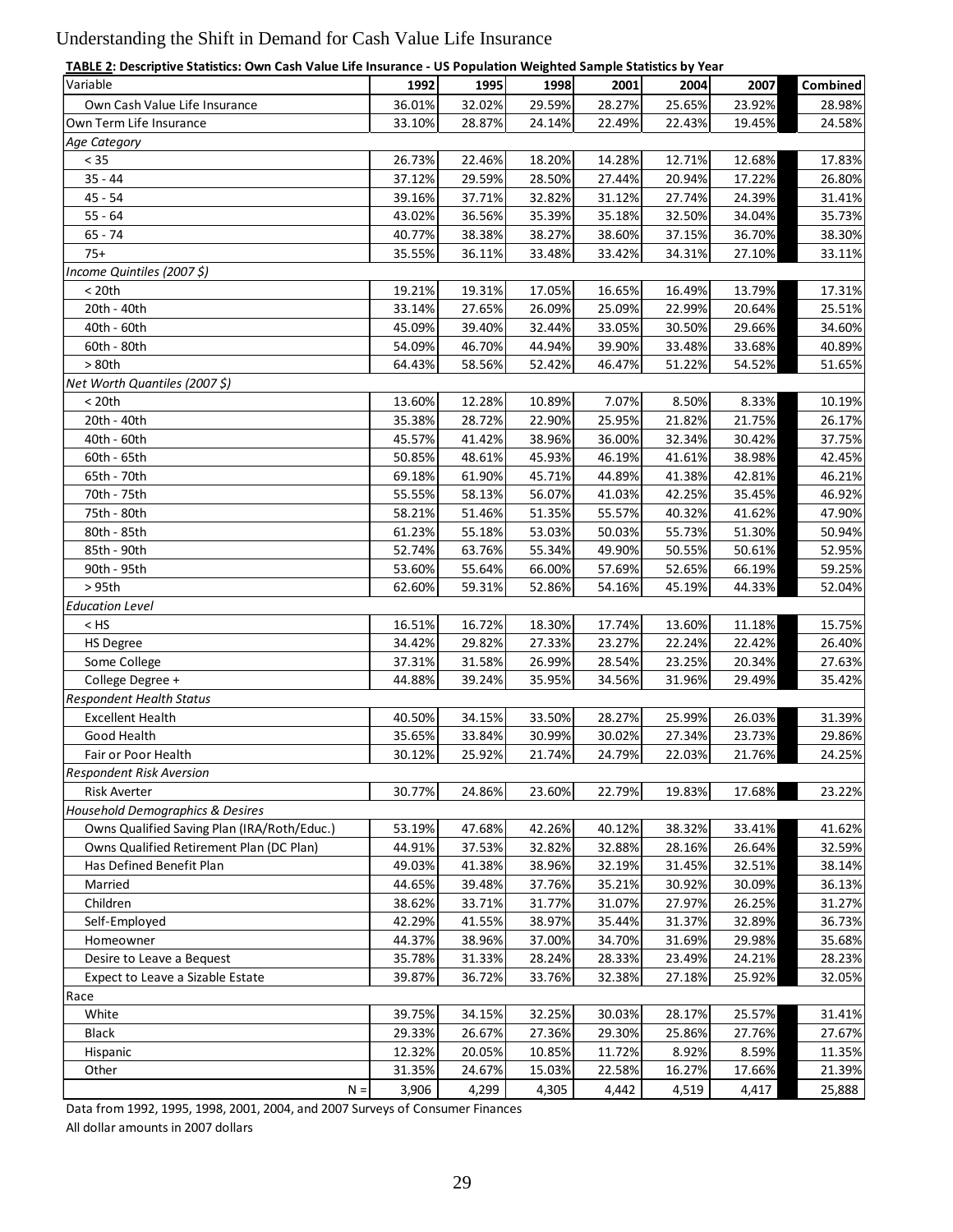|      |           |                    |                |           |                         |           | SCF Net Worth Values (2007 \$) |                           |              |  |
|------|-----------|--------------------|----------------|-----------|-------------------------|-----------|--------------------------------|---------------------------|--------------|--|
|      | Exemption | <b>Initial Tax</b> | <b>Top Tax</b> |           | Top Bracket Top Bracket | Exemption |                                | Minimum<br><b>Maximum</b> |              |  |
| Year | (\$)      | Rate (%)           | Rate (%)       | (\$)      | (2007 <sup>5</sup> )    | (2007 \$) | <b>Vingtile</b>                | Value                     | <b>Value</b> |  |
| 1992 | 600,000   | 18.0               | 55.0           | 3,000,000 | 4,390,200               | 878,040   | 70 to 75th                     | 740,188                   | 1,281,353    |  |
| 1993 | 600,000   | 18.0               | 55.0           | 3,000,000 |                         |           |                                |                           |              |  |
| 1994 | 600,000   | 18.0               | 55.0           | 3,000,000 |                         |           |                                |                           |              |  |
| 1995 | 600,000   | 18.0               | 55.0           | 3,000,000 | 4,044,000               | 808,800   | 70 to 75th                     | 718,834                   | 1,103,405    |  |
| 1996 | 600,000   | 18.0               | 55.0           | 3,000,000 |                         |           |                                |                           |              |  |
| 1997 | 600,000   | 18.0               | 55.0           | 3,000,000 |                         |           |                                |                           |              |  |
| 1998 | 625,000   | 18.0               | 55.0           | 3,000,000 | 3,753,300               | 781,938   | 70 to 75th                     | 735,271                   | 1,240,341    |  |
| 1999 | 650,000   | 18.0               | 55.0           | 3,000,000 |                         |           |                                |                           |              |  |
| 2000 | 675,000   | 18.0               | 55.0           | 3,000,000 |                         |           |                                |                           |              |  |
| 2001 | 675,000   | 18.0               | 55.0           | 3,000,000 | 3,479,400               | 782,865   | 65 to 70th                     | 638,232                   | 1,020,172    |  |
| 2002 | 1,000,000 | 18.0               | 50.0           | 3,000,000 |                         |           |                                |                           |              |  |
| 2003 | 1,000,000 | 18.0               | 49.0           | 3,000,000 |                         |           |                                |                           |              |  |
| 2004 | 1,500,000 | 18.0               | 48.0           | 3,000,000 | 3,285,000               | 1,642,500 | 70 to 75th                     | 1,307,622                 | 1,725,830    |  |
| 2005 | 1,500,000 | 18.0               | 47.0           | 3,000,000 |                         |           |                                |                           |              |  |
| 2006 | 2,000,000 | 18.0               | 46.0           | 3,000,000 |                         |           |                                |                           |              |  |
| 2007 | 2,000,000 | 18.0               | 45.0           | 3,000,000 | 3,000,000               | 2,000,000 | 70 to 75th                     | 1,291,230                 | 2,319,720    |  |

**Table 3: U.S. Federal Estate Tax Exemptions, Rates, and Top Bracket by Year, with SCF Net Worth Values**

Source: IRS.gov - http://www.irs.gov/pub/irs-soi/ninetyestate.pdf

Source: Surveys of Consumer Finances - 1992 to 2007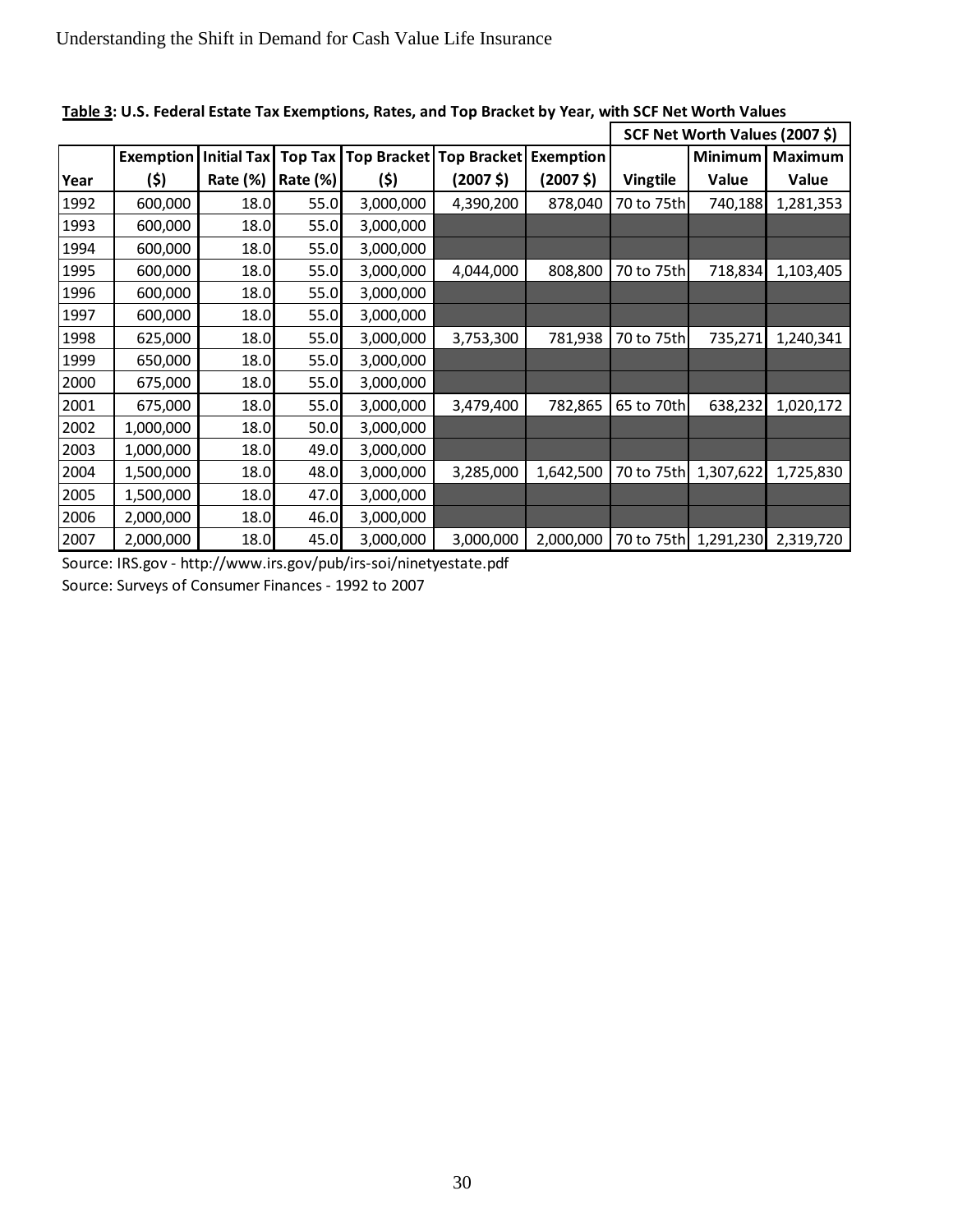| <b>TABLE 4: Logistic Regression Analysis Comparing SCF Surveys</b> |
|--------------------------------------------------------------------|
|                                                                    |

|                                                                      |                | 1992                 |                | 1995                        | 1998           |                      | 2001           |                             | 2004           |                       | 2007           |                          |
|----------------------------------------------------------------------|----------------|----------------------|----------------|-----------------------------|----------------|----------------------|----------------|-----------------------------|----------------|-----------------------|----------------|--------------------------|
|                                                                      | Odds           |                      | Odds           |                             | Odds           |                      | Odds           |                             | Odds           |                       | Odds           |                          |
| Variable                                                             | Ratio          | p-value              | Ratio          | p-value                     | Ratio          | p-value              | Ratio          | p-value                     | Ratio          | p-value               | Ratio          | p-value                  |
| Insurance Substitute (Dummy Variable)                                |                |                      |                |                             |                |                      |                |                             |                |                       |                |                          |
| Term Life Insurance                                                  | 0.483          | $< 0.001***$         | 0.324          | $< 0.001***$                | 0.378          | $< 0.0001***$        | 0.34           | $< .0001***$                | 0.43           | $< 0.0001***$         | 0.376          | $< .0001***$             |
| Age Category (ref. 75 or older)                                      |                |                      |                |                             |                |                      |                |                             |                |                       |                |                          |
| Age $<$ 35                                                           | 0.964          | 0.8387               | 0.754          | 0.1145                      | 0.94           | 0.7376               | 0.542          | $0.0012**$                  | 0.473          | $< .0001***$          | 0.626          | $0.0187*$                |
| Age 35 to 44                                                         | 0.938          | 0.6989               | 0.77           | 0.1023                      | 0.966          | 0.829                | 0.657          | $0.0078**$                  | 0.549          | $0.0002***$           | 0.64           | $0.0084**$               |
| Age 45 to 54                                                         | 1.019          | 0.9058               | 0.987          | 0.9313                      | 0.957          | 0.7762               | 0.871          | 0.3494                      | 0.677          | $0.0089**$            | 0.782          | 0.1113                   |
| Age 55 to 64                                                         | 1.092          | 0.5843               | 0.98           | 0.8944                      | 0.954          | 0.7584               | 0.777          | 0.091                       | 0.789          | 0.1014                | 1.046          | 0.7578                   |
| Age 65 to 74                                                         | 1.003          | 0.9862               | 1.259          | 0.1311                      | 1.193          | 0.2515               | 0.978          | 0.882                       | 0.982          | 0.905                 | 1.114          | 0.4739                   |
| Income Deciles (ref. Lowest Quintile)                                |                |                      |                |                             |                |                      |                |                             |                |                       |                |                          |
| Income 20th - 40th percentile                                        | 1.339          | $0.0283*$            | 1.108          | 0.4242                      | 1.179          | 0.2358               | 1.351          | 0.032                       | 1.045          | 0.7487                | 1.359          | $0.0332*$                |
| Income 40th - 60th percentile                                        | 1.493          | $0.0051**$           | 1.28           | 0.0675                      | 1.256          | 0.1271               | 1.354          | $0.0444*$                   | 0.992          | 0.9542                | 1.749          | $0.0003***$              |
| Income 60th - 80th percentile                                        | 1.502          | 0.0129               | 1.163          | 0.3136                      | 1.309          | 0.1074               | 1.356          | 0.0724                      | 0.844          | 0.3153                | 1.596          | $0.0067**$               |
| Income > 80th percentile                                             | 1.792          | $0.0046**$           | 1.392          | 0.0732                      | 1.252          | 0.2769               | 1.298          | 0.2234                      | 1.259          | 0.2971                | 2.157          | $0.0005***$              |
| Net Worth Quintiles (ref. Net Worth < 20th Percentile)               |                |                      |                |                             |                |                      |                |                             |                |                       |                |                          |
| Net Worth 20th - 40th percentile                                     | 2.768          | $< 0001***$          | 2.389          | $< 0.001$ ***               | 1.829          | $0.0001***$          | 4.127          | $< .0001$ **                | 2.115          | $< 0.001$ **'         | 1.977          | $0.0002***$              |
| Net Worth 40th - 60th percentile                                     | 3.339          | $< 0.0001$ ***       | 3.324          | $< 0.0001$ **               | 2.895          | $< 0.0001$ ***       | 5.437          | $< .0001$ **                | 2.722          | $< 0.0001$ ***        | 2.376          | $< 0.001***$             |
| Net Worth 60th - 65th percentile                                     | 3.431          | $< 0.001$ ***        | 3.345          | $< 0.001$ **                | 3.412          | $< 0.001$ ***        | 6.599          | $< 0.001$ **                | 3.402          | $< 0.001$ **          | 2.439          | $0.0004***$              |
| Net Worth 65th - 70th percentile                                     | 4.996          | $< .0001$ ***        | 4.534          | $< 0.0001$ **               | 3.111          | $< 0.001$ ***        | 5.53           | $< 0.0001$ **               | 3.131          | $< 0001***$           | 3.043          | $< .0001***$             |
| Net Worth 70th - 75th percentile                                     | 2.694          | $< .0001***$         | 3.477          | $< .0001***$                | 4.142          | $< 0.001$ ***        | 5.083          | $< .0001***$                | 2.932          | $< .0001***$          | 2.322          | $0.0014**$               |
| Net Worth 75th - 80th percentile                                     | 3.796          | $< 0001$ **          | 3.1            | $< 0.0001$ **               | 3.387          | $< 0.001$ ***        | 8.34           | $< 0.001$ **                | 3.001          | $< 0.001$ **'         | 2.735          | $0.0002***$              |
| Net Worth 80th - 85th percentile                                     | 3.472          | $< 0.0001***$        | 2.826          | $< 0.0001$ **'              | 4.028          | $< 0.0001***$        | 7.177          | $< .0001***$                | 3.539          | $< 0.001***$          | 2.99           | $0.0001***$              |
| Net Worth 85th - 90th percentile                                     | 2.93           | $< .0001$ **         | 3.502          | $< 0.0001$ **               | 3.7            | $< 0.0001$ **        | 7.772          | $< .0001**$                 | 3.127          | $0.0001**$            | 2.853          | $0.0004***$              |
| Net Worth 90th - 95th percentile                                     | 3.319          | $< .0001***$         | 3.587          | $< .0001***$                | 3.753          | $< 0.001***$         | 10.641         | $< 0.001$ ***               | 3.389          | $< .0001***$          | 2.816          | $0.0008***$              |
| Net Worth > 95th percentile                                          | 3.059          | $< 0001$ **          | 3.213          | $< 0.001**$                 | 3.234          | $< .0001***$         | 6.597          | $< 0.001$ **                | 1.989          | 0.0279                | 1.527          | 0.1802                   |
| Education Level (ref. Less than HS)                                  |                |                      |                |                             |                |                      |                |                             |                |                       |                |                          |
| <b>HS Degree</b>                                                     | 1.627          | $0.003**$            | 1.65           | $0.0043**$                  | 1.067          | 0.7069               | 1.104          | 0.5769                      | 1.656          | $0.0104*$             | 1.832          | $0.0057**$               |
| Some College                                                         | 1.719          | $0.002**$            | 1.588          | 0.0121                      | 0.956          | 0.8056               | 1.251          | 0.2376                      | 1.834          | $0.0032**$            | 1.397          | 0.1478                   |
| College Degree or Higher                                             | 1.755          | $0.001**$            | 1.673          | $0.0045*$                   | 1.134          | 0.4848               | 1.146          | 0.4649                      | 1.987          | $0.0007**$            | 1.461          | 0.0942                   |
| Respondent Health Status (ref. Fair or Poor Health)                  |                |                      |                |                             |                |                      |                |                             |                |                       |                |                          |
| <b>Excellent Health</b>                                              | 0.838          | 0.1374               | 0.883          | 0.2699                      | 1.098          | 0.4268               | 0.891          | 0.3187                      | 0.802          | 0.0573                | 0.848          | 0.1666                   |
| Good Health                                                          | 0.916          | 0.4319               | 0.99           | 0.9237                      | 1.138          | 0.2354               | 0.995          | 0.9637                      | 0.969          | 0.7696                | 0.861          | 0.174                    |
| Respondent Risk Aversion                                             |                |                      |                |                             |                |                      |                |                             |                |                       |                |                          |
| <b>Risk Averter</b>                                                  | 0.902          | 0.2291               | 0.772          | $0.0036**$                  | 0.951          | 0.6007               | 0.904          | 0.3069                      |                | $0.713$ 0.0004***     | 0.702          | $0.0006**$               |
| Household Demographics & Desires (Dummy Variables)                   |                |                      |                |                             |                |                      |                |                             |                |                       |                |                          |
| Owns Qualified Saving Plan (IRA/Roth/Educ.)                          | 1.345          | $0.0009***$          | 1.426          | $< 0.0001$ **'              | 1.351          | $0.0004***$          | 1.281<br>1.464 | $0.0044**$<br>$< .0001$ **' | 1.215          | 0.0208<br>$0.0001***$ | 1.295          | $0.0031**$               |
| Owns Qualified Retirement Plan (DC Plan)<br>Has Defined Benefit Plan | 1.172<br>1.387 | 0.0822<br>$0.0004**$ | 1.569<br>1.492 | $< .0001***$<br>$< 0001***$ | 1.253<br>1.249 | $0.0074**$<br>0.0262 | 1.16           | 0.1373                      | 1.373<br>1.362 | $0.0022**$            | 1.306<br>1.355 | $0.0017**$<br>$0.0043**$ |
| Married                                                              | 1.563          | $< 0001$ ***         | 1.634          | $< 0001**$                  | 1.556          | $< 0001$ **          | 1.357          | $0.0009**$                  | 1.294          | $0.0056*$             | 1.461          | $< .0001***$             |
| Children                                                             | 1.57           | $< 0001$ **'         | 1.295          | 0.015                       | 1.334          | $0.0077**$           | 1.764          | $< .0001***$                | 1.582          | $< 0001$ **           | 1.801          | $< .0001***$             |
| Self-Employed                                                        | 1.074          | 0.4419               | 1.278          | $0.0068**$                  | 1.229          | 0.0215               | 1.076          | 0.4178                      | 1.235          | $0.0157*$             | 1.183          | 0.0663                   |
| Homeowner                                                            | 1.054          | 0.6437               | 1.143          | 0.2433                      | 1.417          | $0.0035**$           | 0.941          | 0.614                       | 1.391          | 0.0132                | 1.441          | $0.0104*$                |
| Desire to Leave a Bequest                                            | 1.016          | 0.8371               | 1.083          | 0.2957                      | 1.055          | 0.4841               | 0.939          | 0.4119                      | 1.015          | 0.8505                | 1.145          | 0.0862                   |
| Expect to Leave a Sizable Estate                                     | 1.137          | 0.1485               | 1.239          | 0.0126                      | 1.155          | 0.1036               | 1.302          | $0.0041**$                  | 1.093          | 0.3233                | 0.92           | 0.3786                   |
| Race (ref. White)                                                    |                |                      |                |                             |                |                      |                |                             |                |                       |                |                          |
| Black                                                                | 1.296          | 0.0645               | 1.457          | $0.008**$                   | 1.631          | $0.0005***$          | 1.936          | $< 0.001$ **'               | 1.816          | $< 0.001***$          | 2.3            | $< 0.001***$             |
| Hispanic                                                             | 0.422          | $< 0001***$          | 0.734          | 0.1338                      | 0.396          | $< 0.001$ **'        | 0.507          | $0.0008**$                  | 0.511          | $0.0005**$            | 0.442          | $< .0001***$             |
| Other                                                                | 0.919          | 0.6176               | 0.71           | 0.0556                      | 0.53           | $0.0041**$           | 0.768          | 0.2594                      | 0.762          | 0.1719                | 0.731          | 0.1225                   |
|                                                                      | Coeff.         |                      | Coeff.         |                             | Coeff.         |                      | Coeff.         |                             | Coeff.         |                       | Coeff.         |                          |
| Intercept                                                            | $-2.63$        | $< 0.001$ ***        | $-2.4835$      | $< 0.0001***$               | $-2.4864$      | $< .0001***$         | $-2.8377$      | $< 0.001$ ***               | $-2.5267$      | $< .0001***$          | $-2.9995$      | $< .0001***$             |
| Pseudo $R^2$ =                                                       |                | 0.2407               |                | 0.2712                      |                | 0.2579               |                | 0.2617                      |                | 0.2264                |                | 0.2388                   |
| $N =$                                                                |                | 3,906                |                | 4,299                       |                | 4,305                |                | 4,442                       |                | 4,519                 |                | 4,417                    |

Data from 1992, 1995, 1998, 2001, 2004, and 2007 Surveys of Consumer Finances

\*, \*\*, and \*\*\* indicate significance at the 0.05, 0.01, and 0.001 levels respectively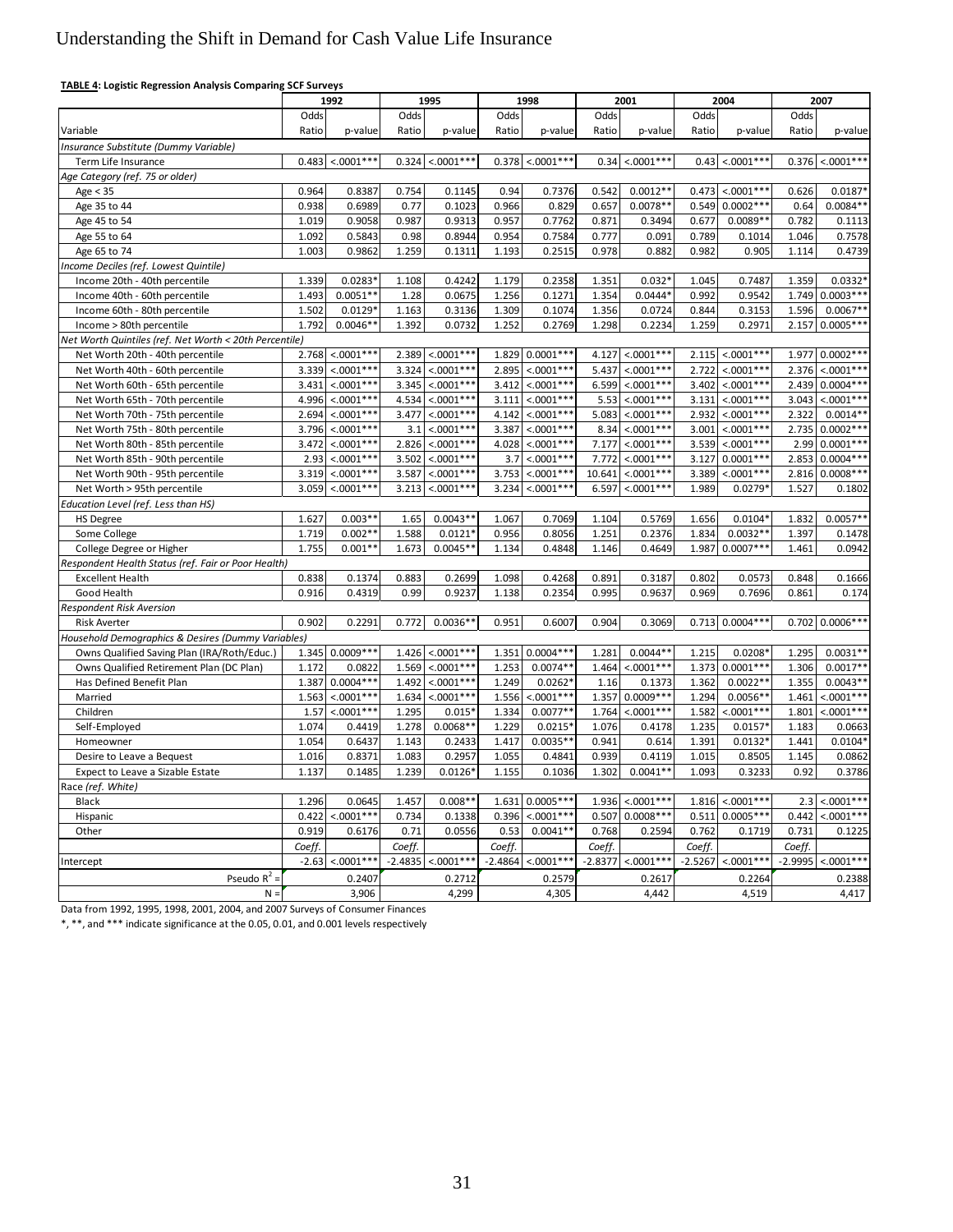# **TABLE 5: Logistic Regression Analysis - Tax Law Change Interactions**

|                                                         | <b>Combined Years</b> |                        | <b>Interactions</b> |              |  |
|---------------------------------------------------------|-----------------------|------------------------|---------------------|--------------|--|
| Variable                                                | Odds Ratio            | p-value                | <b>Odds Ratio</b>   | p-value      |  |
| <b>Interaction Variables</b>                            |                       |                        |                     |              |  |
| Qualified Savings Post-1998 (ref. Pre-1999)             |                       |                        | 0.885               | $0.0408*$    |  |
| High Net Worth Post-2001 (ref. Pre-2002)                |                       |                        | 1.08                | 0.2421       |  |
| Insurance Substitute (Dummy Variable)                   |                       |                        |                     |              |  |
| Term Life Insurance                                     | 0.391                 | $< .0001***$           | 0.391               | $< .0001***$ |  |
| Year (ref. 1992)                                        |                       |                        |                     |              |  |
| 1995                                                    | 0.835                 | $0.0003***$            | 0.834               | $0.0003***$  |  |
| 1998                                                    | 0.697                 | $< .0001***$           | 0.696               | $< .0001***$ |  |
| 2001                                                    | 0.566                 | $< .0001***$           | 0.601               | $< .0001***$ |  |
| 2004                                                    | 0.498                 | $< .0001***$           | 0.513               | $< .0001***$ |  |
| 2007                                                    | 0.439                 | $< .0001***$           | 0.452               | $< .0001***$ |  |
| Age Category (ref. 75 or older)                         |                       |                        |                     |              |  |
| Age $<$ 35                                              | 0.496                 | $< .0001***$           | 0.496               | $< .0001***$ |  |
| Age 35 to 44                                            | 0.599                 | $< .0001***$           | 0.598               | $< .0001***$ |  |
| Age 45 to 54                                            | 0.745                 | $< .0001***$           | 0.743               | $< .0001***$ |  |
| Age 55 to 64                                            | 0.83                  | $0.002**$              | 0.827               | $0.0017**$   |  |
| Age 65 to 74                                            | 0.995                 | 0.9351                 | 0.991               | 0.8784       |  |
| Income Deciles (ref. Lowest Quintile)                   |                       |                        |                     |              |  |
| Income 20th - 40th percentile                           | 1.346                 | $< .0001***$           | 1.344               | $< .0001***$ |  |
| Income 40th - 60th percentile                           | 1.592                 | $< .0001***$           | 1.59                | $< .0001***$ |  |
| Income 60th - 80th percentile                           | 1.577                 | $< .0001***$           | 1.575               | $< .0001***$ |  |
| Income > 80th percentile                                | 1.721                 | $< .0001***$           | 1.716               | $< .0001***$ |  |
| Net Worth Quintiles (ref. Net Worth <= 70th Percentile) |                       |                        |                     |              |  |
| Net Worth > 70th percentile                             | 1.036                 | 0.4751                 | 1.013               | 0.8065       |  |
| Education Level (ref. Less than HS)                     |                       |                        |                     |              |  |
| <b>HS Degree</b>                                        | 1.594                 | $< .0001***$           | 1.591               | $< .0001***$ |  |
| Some College                                            | 1.598                 | $< .0001***$           | 1.597               | $< .0001***$ |  |
| College Degree or Higher                                | 1.716                 | $< .0001***$           | 1.716               | $< .0001***$ |  |
| Respondent Health Status (ref. Fair or Poor Health)     |                       |                        |                     |              |  |
| <b>Excellent Health</b>                                 | 0.94                  | 0.1845                 | 0.94                | 0.1823       |  |
| Good Health                                             | 1.01                  | 0.8133                 | 1.01                | 0.8147       |  |
| <b>Respondent Risk Aversion</b>                         |                       |                        |                     |              |  |
| <b>Risk Averter</b>                                     | 0.797                 | $< .0001***$           | 0.797               | $< .0001***$ |  |
| Household Demographics & Desires (Dummy Variables)      |                       |                        |                     |              |  |
| Owns Qualified Saving Plan (IRA/Roth/Educ.)             | 1.438                 | $< .0001***$           | 1.528               | $< .0001***$ |  |
| Owns Qualified Retirement Plan (DC Plan)                | 1.386                 | $< .0001***$           | 1.384               | $< .0001***$ |  |
| Has Defined Benefit Plan                                | 1.347                 | $< .0001***$           | 1.347               | $< .0001***$ |  |
| Married                                                 | 1.476                 | $< 0.001***$           | 1.475               | $< .0001***$ |  |
| Children                                                | 1.461                 | $\frac{1}{2}$ .0001*** | 1.462               | $< .0001***$ |  |
| Self-Employed                                           | 1.256                 | $< .0001***$           | 1.253               | $< .0001***$ |  |
| Homeowner                                               | 1.772                 | $< .0001***$           | 1.774               | $0.0004***$  |  |
| Desire to Leave a Bequest                               | 1.034                 | 0.2744                 | 1.034               | 0.2767       |  |
| Expect to Leave a Sizable Estate                        | 1.234                 | $0.0001***$            | 1.233               | $0.0001***$  |  |
| Race (ref. White)                                       |                       |                        |                     |              |  |
| <b>Black</b>                                            | 1.527                 | $< .0001***$           | 1.525               | $< .0001***$ |  |
| Hispanic                                                | 0.462                 | $< .0001***$           | 0.461               | $< .0001***$ |  |
| Other                                                   | 0.733                 | $< .0001***$           | 0.734               | $< .0001***$ |  |
|                                                         | Coefficient           |                        | Coefficient         |              |  |
| Intercept                                               | $-1.697$              | $< .0001***$           | $-1.7104$           | $< .0001***$ |  |
| Pseudo $R^2$ =                                          |                       | 0.2336                 |                     | 0.2338       |  |
| $N =$                                                   |                       | 25,888                 |                     | 25,888       |  |
|                                                         |                       |                        |                     |              |  |

Data from 1992, 1995, 1998, 2001, 2004, and 2007 Surveys of Consumer Finances

\*, \*\*, and \*\*\* indicate significance at the 0.05, 0.01, and 0.001 levels respectively